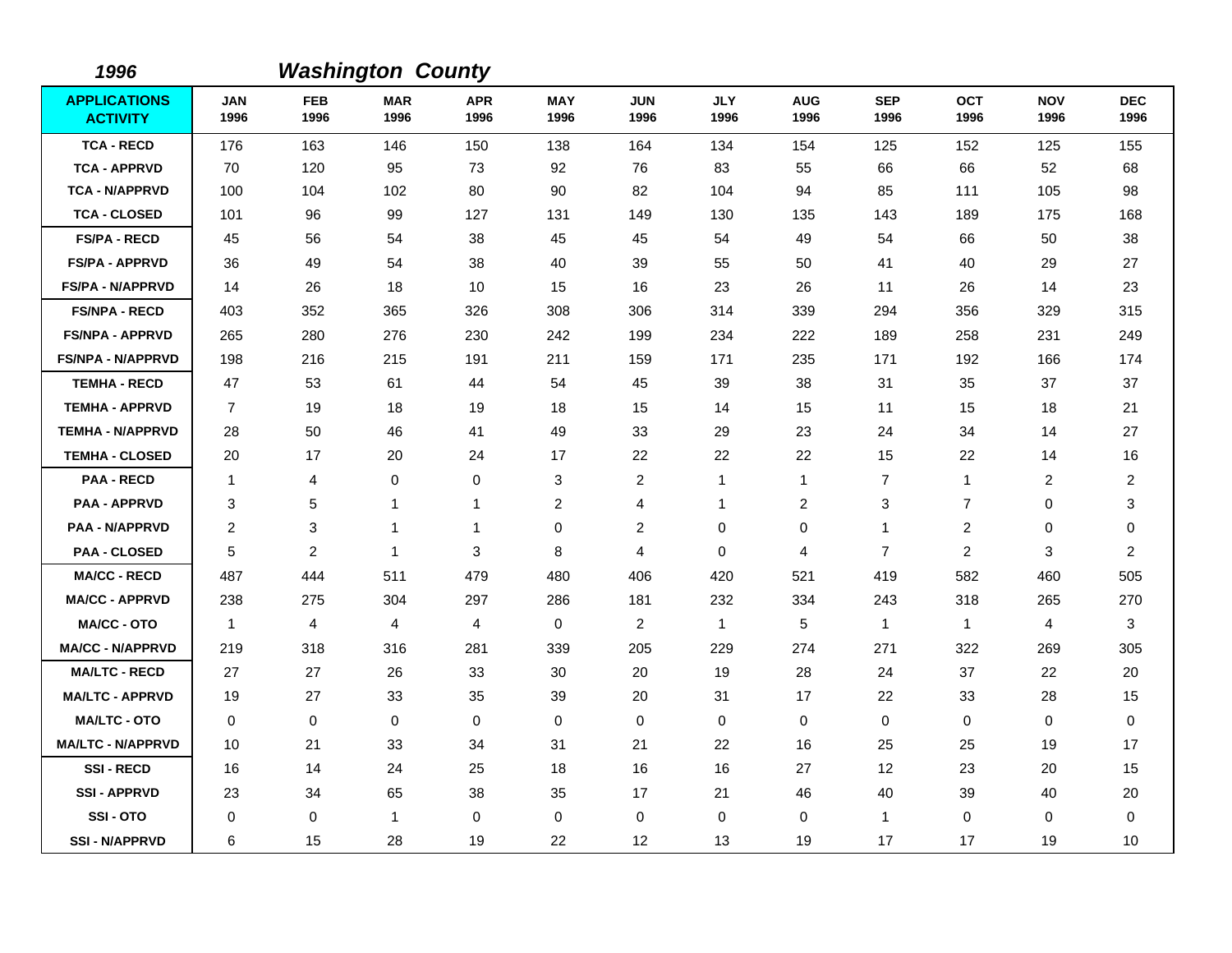| 1996                             |             |                    | <b>Washington County</b> |                    |                    |                    |                    |                    |                    |                    |                    |                    |
|----------------------------------|-------------|--------------------|--------------------------|--------------------|--------------------|--------------------|--------------------|--------------------|--------------------|--------------------|--------------------|--------------------|
| <b>CASELOAD</b><br><b>COUNTS</b> | JAN<br>1996 | <b>FEB</b><br>1996 | <b>MAR</b><br>1996       | <b>APR</b><br>1996 | <b>MAY</b><br>1996 | <b>JUN</b><br>1996 | <b>JLY</b><br>1996 | <b>AUG</b><br>1996 | <b>SEP</b><br>1996 | <b>OCT</b><br>1996 | <b>NOV</b><br>1996 | <b>DEC</b><br>1996 |
| <b>TCA - CASE/PAID</b>           | 1,397       | 1,425              | 1,432                    | 1,406              | 1,356              | 1.300              | 1,266              | 1,206              | 1,137              | 1,031              | 930                | 849                |
| <b>TCA - ADULT/RECIP</b>         | 1,291       | 1.315              | 1,328                    | 1,310              | 1,257              | 1,202              | 1,156              | 1,101              | 1,032              | 922                | 828                | 739                |
| <b>TCA - CHILD/RECIP</b>         | 2,497       | 2,544              | 2,557                    | 2,499              | 2,399              | 2,293              | 2,250              | 2,164              | 2,065              | 1,906              | 1,714              | 1,557              |
| <b>TCA - TOTAL/RECIP</b>         | 3,788       | 3,859              | 3,885                    | 3,809              | 3,656              | 3,495              | 3,406              | 3,265              | 3,097              | 2,828              | 2,542              | 2,296              |
| <b>TCA - NET/EXPEND</b>          | \$406,849   | \$410,604          | \$415,212                | \$406,001          | \$385,809          | \$369,665          | \$357,788          | \$342,154          | \$320,771          | \$284,360          | \$263,074          | \$241,954          |
| FS/PA - H/HOLD CERT              | 1,744       | 1,729              | 1,732                    | 1,752              | 1,730              | 1,689              | 1,664              | 1,622              | 1,582              | 1,494              | 1,407              | 1,332              |
| <b>FS/PA - H/HOLD PART</b>       | 1,743       | 1,725              | 1,726                    | 1,749              | 1,726              | 1,685              | 1,662              | 1,619              | 1,581              | 1,493              | 1,407              | 1,332              |
| <b>FS/PA - INDVD PART</b>        | 3,970       | 3,927              | 3,939                    | 3,973              | 3,911              | 3,784              | 3,683              | 3,550              | 3,439              | 3,202              | 2,913              | 2,672              |
| <b>FS/NPA - H/HOLD CERT</b>      | 1,968       | 1,992              | 2,030                    | 1,946              | 1,915              | 1,920              | 1,911              | 1,929              | 1,828              | 1,902              | 1,972              | 2,038              |
| <b>FS/NPA - H/HOLD PART</b>      | 1,961       | 1,976              | 2,015                    | 1,932              | 1,901              | 1,909              | 1,900              | 1,917              | 1,813              | 1,885              | 1,965              | 2,026              |
| <b>FS/NPA - INDVD PART</b>       | 4,990       | 5,033              | 5,115                    | 4,949              | 4,816              | 4,878              | 4,828              | 4,877              | 4,677              | 4,865              | 5,097              | 5,280              |
| <b>FS/TOTAL - ISSUED</b>         | \$634,730   | \$635,996          | \$640,499                | \$627,749          | \$607,868          | \$596,274          | \$584,263          | \$583,066          | \$550,607          | \$560,840          | \$541,030          | \$536,490          |
| <b>GPA/PW - CASE/PAID</b>        | 8           | 11                 | 12                       | 13                 | 8                  | 6                  | 4                  | $\overline{7}$     | $\overline{7}$     | $\overline{7}$     | 6                  | $\overline{7}$     |
| <b>TEMHA - CASE/PAID</b>         | 13          | 114                | 127                      | 127                | 140                | 128                | 134                | 140                | 128                | 123                | 128                | 144                |
| <b>TEMHA - RECIP</b>             | 12          | 112                | 120                      | 118                | 133                | 130                | 136                | 125                | 127                | 123                | 122                | 144                |
| <b>TEMHA - NET/EXPEND</b>        | (\$2,347)   | \$4,563            | \$11,573                 | $($ \$1,168)       | (\$7,334)          | \$54,141           | (\$812)            | (\$16,086)         | \$25,197           | \$7,732            | \$2,685            | \$138              |
| <b>PAA - CASE/PAID</b>           | 85          | 88                 | 86                       | 85                 | 82                 | 85                 | 86                 | 85                 | 82                 | 88                 | 85                 | 86                 |
| <b>PAA - RECIP</b>               | 85          | 88                 | 86                       | 85                 | 82                 | 85                 | 86                 | 85                 | 82                 | 88                 | 85                 | 86                 |
| <b>PAA - NET/EXPEND</b>          | \$38,626    | \$37,266           | \$36,785                 | \$37,152           | \$35,349           | \$35,389           | \$35,417           | \$36,753           | \$36,349           | \$37,559           | \$37,415           | \$35,446           |
| <b>MA\CC - CUC</b>               | 2,519       | 2,674              | 2,512                    | 2,725              | 2,582              | 2,744              | 2,559              | 2,605              | 2,755              | 2,637              | 2,835              | 2,711              |
| <b>MA\CC - SPEND DOWN</b>        | 69          | 68                 | 50                       | 70                 | 52                 | 62                 | 54                 | 51                 | 67                 | 48                 | 66                 | 53                 |
| <b>MA\LTC - CUC</b>              | 649         | 661                | 649                      | 657                | 654                | 656                | 660                | 647                | 649                | 650                | 656                | 637                |
| <b>MA\LTC - SPEND DOWN</b>       | $\mathbf 0$ | 0                  | $\mathbf 0$              | $\mathbf 0$        | $\mathbf 0$        | $\mathbf 0$        | $\mathbf 0$        | 0                  | 0                  | 0                  | 0                  | 0                  |
| SSI-CUC                          | 1,989       | 2,013              | 2,023                    | 2,046              | 2,044              | 2,057              | 2,058              | 2,067              | 2,094              | 2,093              | 2,122              | 2,099              |
| <b>TCA - RECONS</b>              | 167         | 205                | 206                      | 146                | 154                | 127                | 137                | 161                | 134                | 131                | 94                 | 94                 |
| <b>PAA - RECONS</b>              | 3           | $\mathbf{1}$       | $\mathbf 0$              | $\overline{2}$     | 4                  | $\mathbf{1}$       | $\mathbf 0$        | 4                  | $\overline{4}$     | $\mathbf{1}$       | 0                  | $\mathbf 1$        |
| <b>PA/FS - RECONS</b>            | 232         | 244                | 278                      | 217                | 205                | 174                | 205                | 192                | 189                | 181                | 156                | 162                |
| <b>NPA/FS - RECONS</b>           | 187         | 203                | 195                      | 162                | 178                | 180                | 190                | 142                | 171                | 157                | 174                | 196                |
| <b>MA/CC - RECONS</b>            | 164         | 195                | 165                      | 121                | 186                | 181                | 201                | 182                | 155                | 148                | 127                | 146                |
| <b>MA/LTC - RECONS</b>           | 14          | 17                 | 8                        | 12 <sup>2</sup>    | 12                 | 14                 | 9                  | 11                 | $\overline{7}$     | 17                 | $\overline{7}$     | 8                  |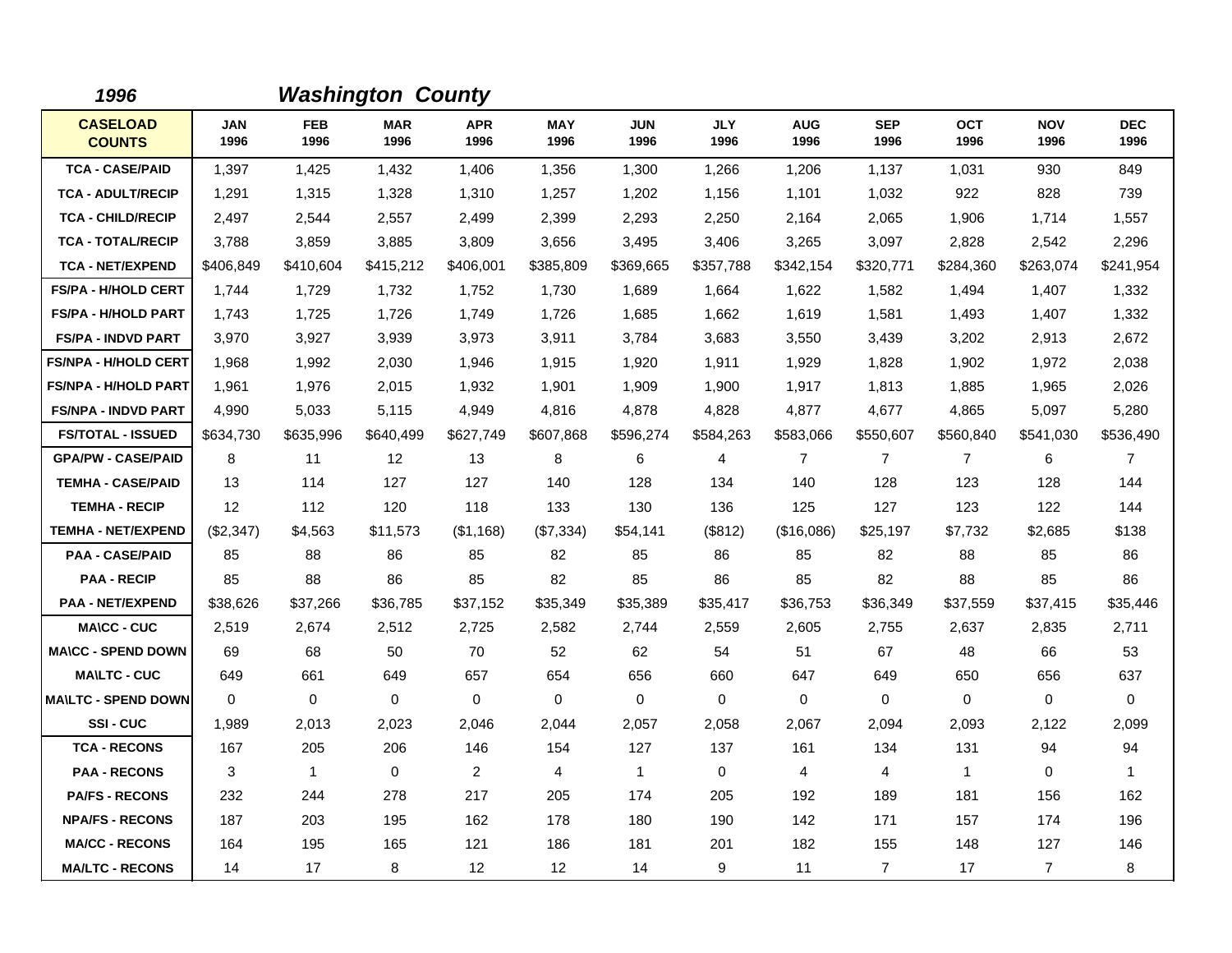| 1997                                   |                    |                    | <b>Washington County</b> |                    |                    |                    |                    |                    |                    |                    |                    |                    |
|----------------------------------------|--------------------|--------------------|--------------------------|--------------------|--------------------|--------------------|--------------------|--------------------|--------------------|--------------------|--------------------|--------------------|
| <b>APPLICATIONS</b><br><b>ACTIVITY</b> | <b>JAN</b><br>1997 | <b>FEB</b><br>1997 | <b>MAR</b><br>1997       | <b>APR</b><br>1997 | <b>MAY</b><br>1997 | <b>JUN</b><br>1997 | <b>JLY</b><br>1997 | <b>AUG</b><br>1997 | <b>SEP</b><br>1997 | <b>OCT</b><br>1997 | <b>NOV</b><br>1997 | <b>DEC</b><br>1997 |
| <b>TCA - RECD</b>                      | 185                | 108                | 121                      | 132                | 142                | 148                | 146                | 155                | 148                | 145                | 143                | 142                |
| <b>TCA - APPRVD</b>                    | 74                 | 83                 | 62                       | 51                 | 60                 | 47                 | 71                 | 68                 | 62                 | 57                 | 43                 | 66                 |
| <b>TCA - N/APPRVD</b>                  | 111                | 95                 | 76                       | 88                 | 100                | 114                | 114                | 96                 | 108                | 113                | 82                 | 120                |
| <b>TCA - CLOSED</b>                    | 148                | 110                | 114                      | 172                | 101                | 91                 | 73                 | 75                 | 68                 | 73                 | 73                 | 49                 |
| <b>FS/PA - RECD</b>                    | 52                 | 44                 | 49                       | 52                 | 45                 | 42                 | 60                 | 43                 | 44                 | 53                 | 37                 | 33                 |
| <b>FS/PA - APPRVD</b>                  | 38                 | 44                 | 34                       | 38                 | 34                 | 31                 | 47                 | 35                 | 39                 | 46                 | 27                 | 28                 |
| <b>FS/PA - N/APPRVD</b>                | 13                 | 20                 | 13                       | 16                 | 15                 | 18                 | 24                 | 17                 | 20                 | 20                 | 12                 | 16                 |
| <b>FS/NPA - RECD</b>                   | 387                | 286                | 271                      | 333                | 342                | 307                | 323                | 319                | 349                | 360                | 346                | 348                |
| <b>FS/NPA - APPRVD</b>                 | 279                | 209                | 188                      | 228                | 211                | 208                | 232                | 213                | 227                | 265                | 242                | 225                |
| <b>FS/NPA - N/APPRVD</b>               | 184                | 149                | 160                      | 171                | 164                | 175                | 182                | 159                | 153                | 179                | 146                | 201                |
| <b>TEMHA - RECD</b>                    | 63                 | 41                 | 41                       | 53                 | 55                 | 43                 | 28                 | 41                 | 35                 | 36                 | 36                 | 32                 |
| <b>TEMHA - APPRVD</b>                  | 23                 | 23                 | 16                       | 18                 | 23                 | 21                 | 22                 | 11                 | 11                 | 14                 | 9                  | 13                 |
| <b>TEMHA - N/APPRVD</b>                | 31                 | 36                 | 36                       | 40                 | 40                 | 41                 | 30                 | 19                 | 27                 | 33                 | 27                 | 29                 |
| <b>TEMHA - CLOSED</b>                  | 15                 | 21                 | 18                       | 14                 | 32                 | 16                 | 12                 | 22                 | 15                 | 22                 | 22                 | 9                  |
| <b>PAA - RECD</b>                      | $\overline{2}$     | 3                  | $\overline{2}$           | 3                  | $\mathbf{1}$       | $\overline{2}$     | 3                  | 4                  | 3                  | 5                  | $\overline{c}$     | 7                  |
| <b>PAA - APPRVD</b>                    | $\overline{2}$     | 4                  | 4                        | 4                  | 4                  | 6                  | $\overline{c}$     | 2                  | 6                  | $\overline{4}$     | $\overline{c}$     | $\overline{7}$     |
| <b>PAA - N/APPRVD</b>                  | 2                  | $\mathbf 1$        | 2                        | $\mathbf 1$        | $\overline{c}$     | $\overline{4}$     | $\mathbf 0$        | $\mathbf 0$        | 0                  | $\mathbf 1$        | $\mathbf{1}$       | $\overline{2}$     |
| <b>PAA - CLOSED</b>                    | 2                  | 8                  | 3                        | $\mathbf{1}$       | 4                  | $\mathbf 0$        | $\overline{4}$     | 5                  | 4                  | 6                  | 10                 | 3                  |
| <b>MA/CC - RECD</b>                    | 617                | 490                | 489                      | 634                | 580                | 455                | 570                | 522                | 509                | 627                | 531                | 521                |
| <b>MA/CC - APPRVD</b>                  | 337                | 326                | 361                      | 343                | 310                | 273                | 346                | 285                | 292                | 393                | 324                | 279                |
| <b>MA/CC - OTO</b>                     | 4                  | $\overline{c}$     | $\mathbf 0$              | $\overline{2}$     | 4                  | 5                  | 3                  | $\overline{2}$     | $\overline{7}$     | 3                  | $\mathbf 0$        | 0                  |
| <b>MA/CC - N/APPRVD</b>                | 329                | 319                | 308                      | 360                | 326                | 328                | 359                | 325                | 338                | 356                | 297                | 349                |
| <b>MA/LTC - RECD</b>                   | 30                 | 35                 | 26                       | 20                 | 30                 | 33                 | 23                 | 26                 | 32                 | 29                 | 28                 | 32                 |
| <b>MA/LTC - APPRVD</b>                 | 23                 | 24                 | 23                       | 31                 | 21                 | 26                 | 32                 | 29                 | 22                 | 32                 | 14                 | 36                 |
| <b>MA/LTC - OTO</b>                    | $\Omega$           | $\mathbf 0$        | $\mathbf 0$              | $\mathbf 0$        | $\pmb{0}$          | $\mathbf 0$        | $\mathbf 0$        | $\pmb{0}$          | $\mathbf 0$        | $\mathbf 0$        | $\mathbf 0$        | $\mathbf 0$        |
| <b>MA/LTC - N/APPRVD</b>               | 25                 | 14                 | 20                       | 21                 | 18                 | 16                 | 28                 | 28                 | 24                 | 28                 | 13                 | 18                 |
| <b>SSI-RECD</b>                        | 16                 | 18                 | 15                       | 17                 | 17                 | 13                 | 23                 | 12                 | 17                 | 22                 | 13                 | 10                 |
| <b>SSI-APPRVD</b>                      | 30                 | 27                 | 45                       | 36                 | 24                 | 27                 | 36                 | 21                 | 27                 | 34                 | 18                 | 20                 |
| SSI-OTO                                | 0                  | $\overline{1}$     | $\mathbf{1}$             | 0                  | 0                  | $\mathbf 1$        | $\mathbf{1}$       | 0                  | 0                  | $\mathbf{1}$       | 0                  | 0                  |
| <b>SSI - N/APPRVD</b>                  | 14                 | 17                 | 11                       | 16                 | 9                  | 8                  | 16                 | 14                 | $\overline{7}$     | 16                 | $\overline{7}$     | 13                 |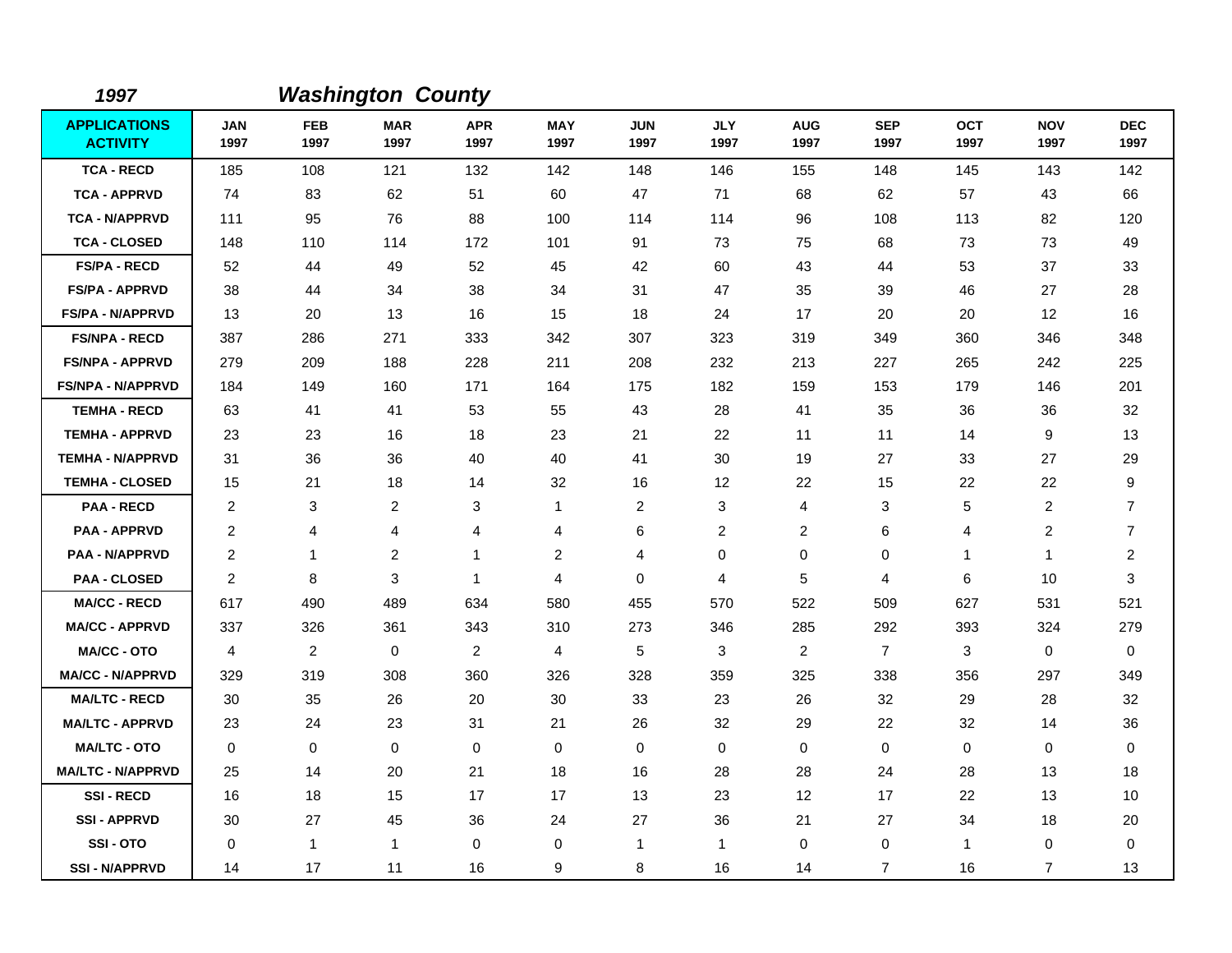| 1997                             |                    |                    | <b>Washington County</b> |                    |                    |                    |                    |                    |                    |                    |                    |                    |
|----------------------------------|--------------------|--------------------|--------------------------|--------------------|--------------------|--------------------|--------------------|--------------------|--------------------|--------------------|--------------------|--------------------|
| <b>CASELOAD</b><br><b>COUNTS</b> | <b>JAN</b><br>1997 | <b>FEB</b><br>1997 | <b>MAR</b><br>1997       | <b>APR</b><br>1997 | <b>MAY</b><br>1997 | <b>JUN</b><br>1997 | <b>JLY</b><br>1997 | <b>AUG</b><br>1997 | <b>SEP</b><br>1997 | <b>OCT</b><br>1997 | <b>NOV</b><br>1997 | <b>DEC</b><br>1997 |
| <b>TCA - CASE/PAID</b>           | 782                | 771                | 728                      | 614                | 579                | 533                | 534                | 533                | 538                | 529                | 505                | 527                |
| <b>TCA - ADULT/RECIP</b>         | 682                | 685                | 629                      | 498                | 474                | 405                | 438                | 422                | 436                | 407                | 392                | 415                |
| <b>TCA - CHILD/RECIP</b>         | 1,448              | 1,417              | 1,344                    | 1,126              | 1.077              | 945                | 982                | 935                | 968                | 925                | 881                | 928                |
| <b>TCA - TOTAL/RECIP</b>         | 2,130              | 2,102              | 1,973                    | 1,624              | 1,551              | 1,350              | 1,420              | 1,357              | 1,404              | 1,332              | 1,273              | 1,343              |
| <b>TCA - NET/EXPEND</b>          | \$213,930          | \$316,805          | \$207,829                | \$164,420          | \$162,563          | \$147,570          | \$146,981          | \$145,136          | \$149,581          | \$148,501          | \$142,820          | \$149,137          |
| <b>FS/PA - H/HOLD CERT</b>       | 1,269              | 1,247              | 1,214                    | 1,160              | 1,105              | 1,092              | 1,074              | 1,070              | 1,057              | 1,042              | 1,043              | 1,040              |
| <b>FS/PA - H/HOLD PART</b>       | 1,266              | 1,245              | 1,213                    | 1,158              | 1,100              | 1,090              | 1,070              | 1,069              | 1,052              | 1,041              | 1,043              | 1,039              |
| <b>FS/PA - INDVD PART</b>        | 2,474              | 2,436              | 2,314                    | 2,145              | 1,994              | 1,950              | 1,914              | 1,910              | 1,865              | 1,828              | 1,786              | 1,777              |
| <b>FS/NPA - H/HOLD CERT</b>      | 2,132              | 2,113              | 2,097                    | 2,115              | 2,105              | 2,097              | 2,105              | 2,091              | 2,068              | 2,068              | 2,065              | 2,080              |
| <b>FS/NPA - H/HOLD PART</b>      | 2,110              | 2,099              | 2,083                    | 2,098              | 2,088              | 2,087              | 2,093              | 2,075              | 2,052              | 2,050              | 2,056              | 2,055              |
| <b>FS/NPA - INDVD PART</b>       | 5,552              | 5,582              | 5,535                    | 5,549              | 5,569              | 5,539              | 5,535              | 5,511              | 5,460              | 5,423              | 5,418              | 5,396              |
| <b>FS/TOTAL - ISSUED</b>         | \$532,645          | \$530,386          | \$513,059                | \$498,382          | \$483,652          | \$475,240          | \$468,017          | \$466.207          | \$462,650          | \$466,367          | \$464,187          | \$464,056          |
| <b>GPA/PW - CASE/PAID</b>        | 15                 | 12 <sup>°</sup>    | 11                       | 11                 | 13                 | 5                  | 1                  | 0                  | $\mathbf 0$        | 0                  | 0                  | $\mathbf 0$        |
| <b>TEMHA - CASE/PAID</b>         | 145                | 156                | 144                      | 150                | 144                | 130                | 158                | 134                | 140                | 132                | 127                | 134                |
| <b>TEMHA - RECIP</b>             | 145                | 157                | 145                      | 152                | 145                | 130                | 155                | 136                | 136                | 132                | 127                | 136                |
| <b>TEMHA - NET/EXPEND</b>        | \$28,450           | \$6,566            | \$12,617                 | \$4,502            | \$13,278           | \$9,862            | \$8,862            | \$8,101            | \$10,629           | \$11,308           | \$6,845            | \$9,203            |
| <b>PAA - CASE/PAID</b>           | 88                 | 84                 | 84                       | 91                 | 88                 | 91                 | 92                 | 85                 | 90                 | 85                 | 81                 | 85                 |
| <b>PAA - RECIP</b>               | 88                 | 84                 | 84                       | 91                 | 88                 | 91                 | 92                 | 85                 | 90                 | 85                 | 81                 | 85                 |
| <b>PAA - NET/EXPEND</b>          | \$34,623           | \$33,662           | \$37,838                 | \$39,311           | \$37,349           | \$35,993           | \$37,479           | \$35,075           | \$35,343           | \$34,701           | \$33,456           | \$37,706           |
| <b>MA\CC - CUC</b>               | 2,830              | 3,071              | 2,968                    | 3,259              | 3,162              | 3,353              | 3,195              | 3,212              | 3,387              | 3,236              | 3,484              | 3,233              |
| <b>MA\CC - SPEND DOWN</b>        | 61                 | 73                 | 51                       | 64                 | 54                 | 76                 | 68                 | 64                 | 81                 | 65                 | 79                 | 48                 |
| <b>MA\LTC - CUC</b>              | 628                | 625                | 610                      | 604                | 604                | 619                | 631                | 635                | 632                | 637                | 631                | 633                |
| <b>MAILTC - SPEND DOWN</b>       | $\mathbf 0$        | $\mathbf 0$        | $\mathbf 0$              | 0                  | 0                  | $\mathbf 0$        | 0                  | $\mathbf 0$        | $\mathbf 0$        | 0                  | 0                  | 0                  |
| SSI-CUC                          | 2,101              | 2,108              | 2,111                    | 2,134              | 2,129              | 2,139              | 2,142              | 2,119              | 2,124              | 2,096              | 2,114              | 2,065              |
| <b>TCA - RECONS</b>              | 98                 | 112                | 115                      | 76                 | 66                 | 43                 | 48                 | 38                 | 27                 | 38                 | 41                 | 68                 |
| <b>PAA - RECONS</b>              | 3                  | $\mathbf{1}$       | $\mathbf{1}$             | 3                  | 5                  | $\mathbf{1}$       | $\Omega$           | 8                  | 2                  | $\Omega$           | $\Omega$           | $\mathbf{1}$       |
| <b>PA/FS - RECONS</b>            | 182                | 186                | 196                      | 156                | 121                | 111                | 110                | 92                 | 79                 | 96                 | 110                | 118                |
| <b>NPA/FS - RECONS</b>           | 226                | 256                | 243                      | 193                | 166                | 192                | 202                | 183                | 202                | 175                | 167                | 231                |
| <b>MA/CC - RECONS</b>            | 195                | 204                | 171                      | 155                | 140                | 174                | 207                | 178                | 181                | 165                | 157                | 174                |
| <b>MA/LTC - RECONS</b>           | 10                 | 13                 | $12 \overline{ }$        | 8                  | 8                  | 6                  | 9                  | 9                  | $\overline{7}$     | 11                 | 4                  | $\sqrt{5}$         |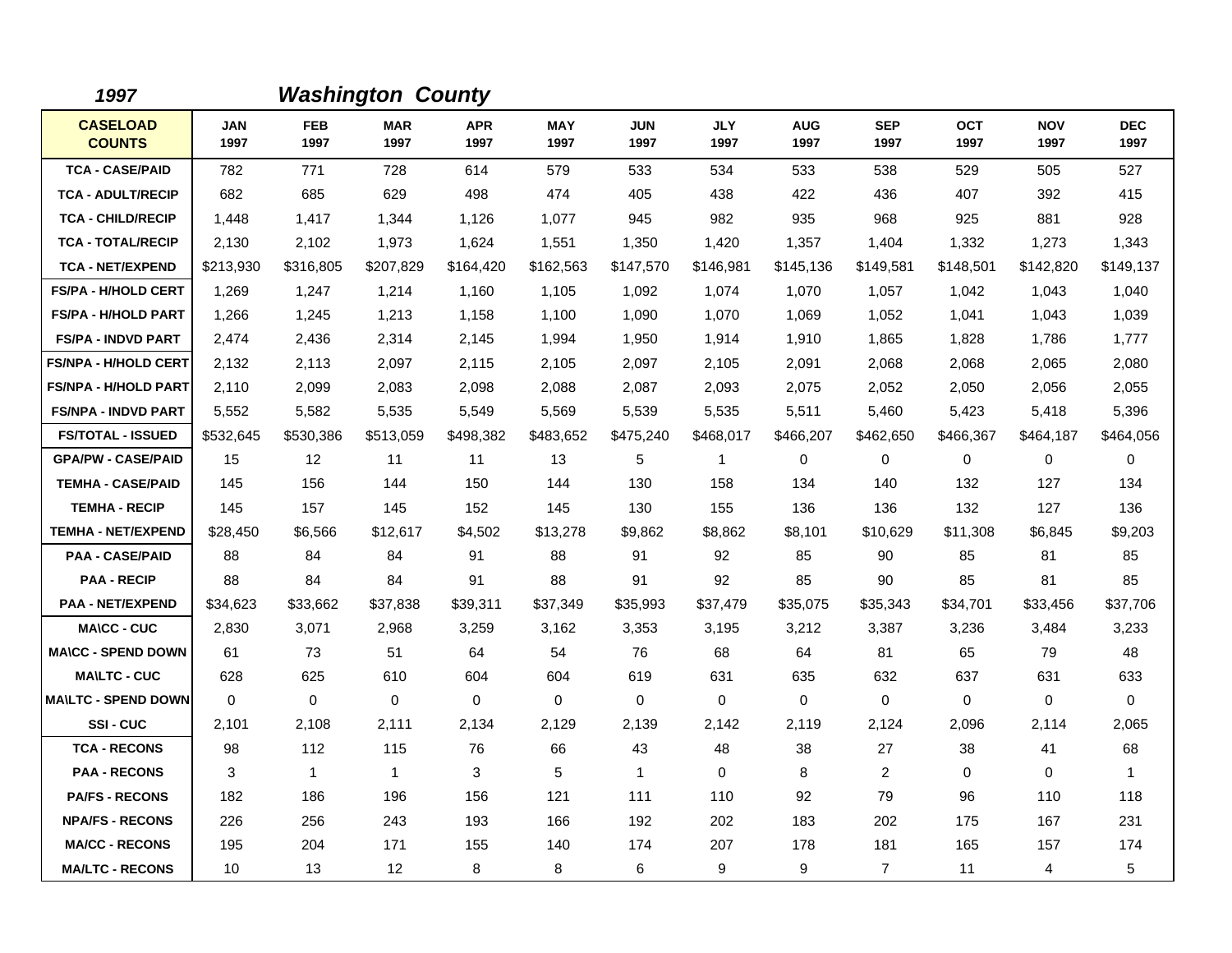| 1998                                   |                    |                    | <b>Washington County</b> |                    |                    |                    |                    |                    |                    |                    |                    |                         |
|----------------------------------------|--------------------|--------------------|--------------------------|--------------------|--------------------|--------------------|--------------------|--------------------|--------------------|--------------------|--------------------|-------------------------|
| <b>APPLICATIONS</b><br><b>ACTIVITY</b> | <b>JAN</b><br>1998 | <b>FEB</b><br>1998 | <b>MAR</b><br>1998       | <b>APR</b><br>1998 | <b>MAY</b><br>1998 | <b>JUN</b><br>1998 | <b>JLY</b><br>1998 | <b>AUG</b><br>1998 | <b>SEP</b><br>1998 | <b>OCT</b><br>1998 | <b>NOV</b><br>1998 | <b>DEC</b><br>1998      |
| <b>TCA - RECD</b>                      | 168                | 125                | 130                      | 148                | 122                | 138                | 138                | 130                | 141                | 139                | 95                 | 128                     |
| <b>TCA - APPRVD</b>                    | 47                 | 62                 | 58                       | 52                 | 51                 | 53                 | 56                 | 44                 | 48                 | 54                 | 29                 | 35                      |
| <b>TCA - N/APPRVD</b>                  | 88                 | 131                | 68                       | 104                | 114                | 97                 | 102                | 95                 | 101                | 121                | 79                 | 100                     |
| <b>TCA - CLOSED</b>                    | 70                 | 65                 | 71                       | 73                 | 67                 | 76                 | 94                 | 60                 | 70                 | 61                 | 68                 | 55                      |
| <b>FS/PA - RECD</b>                    | 37                 | 31                 | 45                       | 44                 | 47                 | 44                 | 36                 | 36                 | 28                 | 45                 | 35                 | 33                      |
| <b>FS/PA - APPRVD</b>                  | 30                 | 30                 | 33                       | 36                 | 38                 | 31                 | 30                 | 32                 | 18                 | 38                 | 29                 | 25                      |
| FS/PA - N/APPRVD                       | 15                 | 13                 | 15                       | 10                 | 12                 | 15                 | 18                 | 6                  | 8                  | 16                 | 14                 | 18                      |
| <b>FS/NPA - RECD</b>                   | 415                | 317                | 343                      | 332                | 307                | 317                | 363                | 332                | 375                | 352                | 302                | 323                     |
| <b>FS/NPA - APPRVD</b>                 | 253                | 237                | 224                      | 239                | 229                | 205                | 248                | 227                | 245                | 241                | 198                | 231                     |
| <b>FS/NPA - N/APPRVD</b>               | 185                | 200                | 135                      | 180                | 175                | 153                | 178                | 168                | 213                | 192                | 146                | 195                     |
| <b>TEMHA - RECD</b>                    | 35                 | 36                 | 46                       | 38                 | 35                 | 34                 | 27                 | 34                 | 39                 | 29                 | 35                 | 32                      |
| <b>TEMHA - APPRVD</b>                  | 10                 | 17                 | 15                       | 12                 | 13                 | 16                 | 16                 | 18                 | 14                 | 16                 | 10                 | 16                      |
| <b>TEMHA - N/APPRVD</b>                | 23                 | 23                 | 29                       | 29                 | 29                 | 21                 | 23                 | 17                 | 25                 | 29                 | 13                 | 28                      |
| <b>TEMHA - CLOSED</b>                  | 23                 | 12                 | 19                       | 19                 | 19                 | 10                 | 18                 | 14                 | 20                 | 15                 | 9                  | 13                      |
| <b>PAA - RECD</b>                      | $\overline{2}$     | 4                  | 9                        | 3                  | 1                  | 6                  | 3                  | 3                  | 9                  | 2                  | 2                  | 4                       |
| <b>PAA - APPRVD</b>                    | $\overline{7}$     | 3                  | 11                       | $\overline{c}$     | 3                  | 6                  | 3                  | 3                  | 5                  | 4                  | 4                  | $\overline{\mathbf{c}}$ |
| <b>PAA - N/APPRVD</b>                  | $\mathbf 0$        | 3                  | $\overline{2}$           | $\mathbf{1}$       | 0                  | 0                  | $\mathbf{1}$       | 2                  | $\mathbf{1}$       | $\overline{2}$     | $\overline{2}$     | $\mathbf{1}$            |
| <b>PAA - CLOSED</b>                    | 4                  | $\overline{7}$     | 3                        | 6                  | 4                  | 4                  | 3                  | 5                  | 4                  | $\overline{7}$     | $\mathbf{1}$       | 3                       |
| <b>MA/CC - RECD</b>                    | 668                | 554                | 594                      | 587                | 521                | 595                | 637                | 604                | 583                | 720                | 543                | 565                     |
| <b>MA/CC - APPRVD</b>                  | 400                | 360                | 403                      | 383                | 377                | 374                | 425                | 448                | 462                | 525                | 452                | 448                     |
| <b>MA/CC - OTO</b>                     | $\overline{2}$     | $\mathbf{1}$       | 2                        | 3                  | 3                  | $\mathbf{1}$       | 5                  | $\overline{4}$     | $\mathbf 0$        | 8                  | $\overline{4}$     | 3                       |
| <b>MA/CC - N/APPRVD</b>                | 314                | 378                | 320                      | 380                | 364                | 317                | 369                | 328                | 325                | 338                | 251                | 317                     |
| <b>MA/LTC - RECD</b>                   | 32                 | 23                 | 21                       | 30                 | 24                 | 19                 | 29                 | 26                 | 28                 | 25                 | 19                 | 26                      |
| <b>MA/LTC - APPRVD</b>                 | 27                 | 17                 | 26                       | 28                 | 25                 | 24                 | 20                 | 23                 | 17                 | 26                 | 30                 | 20                      |
| <b>MA/LTC - OTO</b>                    | $\mathbf 0$        | 0                  | $\mathbf 0$              | $\mathbf 0$        | 0                  | $\mathbf 0$        | 0                  | $\mathbf 0$        | $\mathbf 0$        | 0                  | 0                  | 0                       |
| <b>MA/LTC - N/APPRVD</b>               | 15                 | 10                 | 16                       | 11                 | 13                 | 6                  | 15                 | 15                 | 10                 | 17                 | 13                 | 9                       |
| <b>SSI-RECD</b>                        | 18                 | 16                 | 17                       | 17                 | 13                 | 17                 | 16                 | 16                 | 8                  | 15                 | 4                  | 9                       |
| <b>SSI-APPRVD</b>                      | 28                 | 31                 | 42                       | 44                 | 31                 | 31                 | 27                 | 32                 | 25                 | 26                 | 11                 | 18                      |
| SSI-OTO                                | 0                  | 0                  | $\mathbf 0$              | $\mathbf 0$        | 0                  | $\mathbf 0$        | $\mathbf 0$        | $\mathbf 0$        | $\mathbf 0$        | 0                  | 0                  | 0                       |
| <b>SSI - N/APPRVD</b>                  | 10                 | 18                 | 16                       | 15                 | 12                 | 12                 | 11                 | 14                 | 10                 | 11                 | 3                  | 10                      |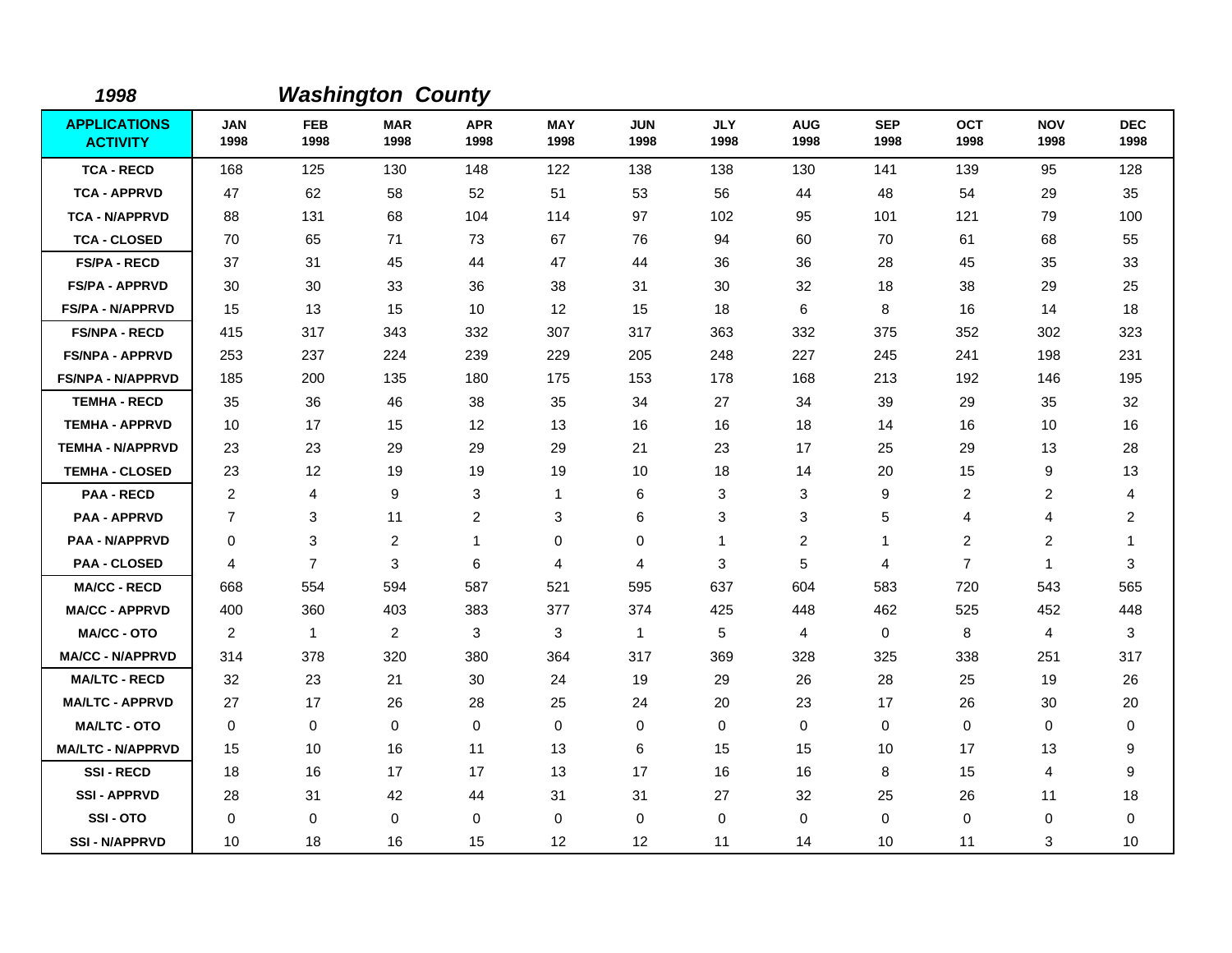| 1998                             |                    |                    | <b>Washington County</b> |                    |                    |                    |                    |                    |                    |                    |                    |                    |
|----------------------------------|--------------------|--------------------|--------------------------|--------------------|--------------------|--------------------|--------------------|--------------------|--------------------|--------------------|--------------------|--------------------|
| <b>CASELOAD</b><br><b>COUNTS</b> | <b>JAN</b><br>1998 | <b>FEB</b><br>1998 | <b>MAR</b><br>1998       | <b>APR</b><br>1998 | <b>MAY</b><br>1998 | <b>JUN</b><br>1998 | <b>JLY</b><br>1998 | <b>AUG</b><br>1998 | <b>SEP</b><br>1998 | <b>OCT</b><br>1998 | <b>NOV</b><br>1998 | <b>DEC</b><br>1998 |
| <b>TCA - CASE/PAID</b>           | 533                | 546                | 527                      | 518                | 500                | 478                | 459                | 452                | 440                | 449                | 408                | 405                |
| <b>TCA - ADULT/RECIP</b>         | 400                | 417                | 408                      | 399                | 379                | 350                | 304                | 324                | 315                | 317                | 279                | 278                |
| <b>TCA - CHILD/RECIP</b>         | 916                | 939                | 904                      | 883                | 846                | 823                | 793                | 836                | 794                | 807                | 741                | 729                |
| <b>TCA - TOTAL/RECIP</b>         | 1,316              | 1,356              | 1,312                    | 1,282              | 1,225              | 1,173              | 1,097              | 1,160              | 1,109              | 1,124              | 1,020              | 1,007              |
| <b>TCA - NET/EXPEND</b>          | \$145,912          | \$149,859          | \$147,164                | \$132,703          | \$143,178          | \$172,462          | \$142,560          | \$134,463          | \$132,239          | \$143,187          | \$136,726          | \$158,236          |
| <b>FS/PA - H/HOLD CERT</b>       | 1.036              | 1.044              | 1,028                    | 1,015              | 1,008              | 1.000              | 970                | 978                | 970                | 982                | 984                | 959                |
| <b>FS/PA - H/HOLD PART</b>       | 1,031              | 1,040              | 1,024                    | 1,013              | 1,004              | 996                | 965                | 973                | 967                | 978                | 980                | 956                |
| <b>FS/PA - INDVD PART</b>        | 1,787              | 1,785              | 1,760                    | 1,719              | 1,708              | 1,662              | 1,586              | 1,615              | 1,601              | 1,645              | 1,647              | 1,556              |
| <b>FS/NPA - H/HOLD CERT</b>      | 2,071              | 2,065              | 2,036                    | 2,036              | 2,020              | 1.995              | 2,029              | 1,985              | 1,945              | 1.945              | 1,860              | 1,863              |
| <b>FS/NPA - H/HOLD PART</b>      | 2,054              | 2,041              | 2,020                    | 2,018              | 2,001              | 1,978              | 2,005              | 1,970              | 1,925              | 1,929              | 1,842              | 1,850              |
| <b>FS/NPA - INDVD PART</b>       | 5,441              | 5,477              | 5,382                    | 5,378              | 5,310              | 5,244              | 5,317              | 5,219              | 5,101              | 5,135              | 4,864              | 4,909              |
| <b>FS/TOTAL - ISSUED</b>         | \$458,900          | \$465,262          | \$457,555                | \$458,929          | \$454,917          | \$437,962          | \$437,273          | \$422,202          | \$412,357          | \$441,023          | \$424,196          | \$421,993          |
| <b>GPA/PW - CASE/PAID</b>        | $\Omega$           | $\Omega$           | $\Omega$                 | 0                  | 0                  | $\Omega$           | $\mathbf 0$        | $\mathbf 0$        | $\mathbf 0$        | 0                  | $\mathbf 0$        | 0                  |
| <b>TEMHA - CASE/PAID</b>         | 129                | 148                | 140                      | 136                | 139                | 139                | 159                | 155                | 150                | 165                | 162                | 169                |
| <b>TEMHA - RECIP</b>             | 131                | 146                | 140                      | 139                | 138                | 140                | 160                | 157                | 160                | 168                | 163                | 170                |
| <b>TEMHA - NET/EXPEND</b>        | \$10,353           | \$7,959            | \$7,999                  | \$13,482           | \$15,579           | \$17,232           | \$12,509           | \$12,198           | \$10,002           | \$13,191           | \$17,631           | \$14,657           |
| <b>PAA - CASE/PAID</b>           | 92                 | 85                 | 94                       | 89                 | 88                 | 88                 | 94                 | 88                 | 92                 | 89                 | 91                 | 86                 |
| <b>PAA - RECIP</b>               | 92                 | 85                 | 94                       | 89                 | 88                 | 88                 | 94                 | 88                 | 92                 | 89                 | 91                 | 86                 |
| <b>PAA - NET/EXPEND</b>          | \$34,885           | \$30,710           | \$35,059                 | \$32,735           | \$27,166           | \$35,755           | \$34,393           | \$34,517           | \$33,522           | \$36,480           | \$37,637           | \$35,235           |
| <b>MA\CC - CUC</b>               | 3,348              | 3,596              | 3,459                    | 3,658              | 3,480              | 3,703              | 3,630              | 3,697              | 4,041              | 3,931              | 4,220              | 4,033              |
| <b>MA\CC - SPEND DOWN</b>        | 64                 | 80                 | 59                       | 75                 | 51                 | 67                 | 51                 | 48                 | 61                 | 46                 | 57                 | 39                 |
| <b>MA\LTC - CUC</b>              | 643                | 648                | 648                      | 644                | 644                | 644                | 641                | 646                | 645                | 635                | 638                | 629                |
| <b>MAILTC - SPEND DOWN</b>       | $\mathbf 0$        | $\mathbf 0$        | $\mathbf 0$              | 0                  | 0                  | $\mathbf 0$        | 0                  | 0                  | $\mathbf 0$        | 0                  | $\mathbf 0$        | 0                  |
| <b>SSI-CUC</b>                   | 2,074              | 2,092              | 2,089                    | 2,104              | 2,088              | 2,104              | 2,099              | 2,092              | 2,112              | 2,106              | 2,113              | 2,106              |
| <b>TCA - RECONS</b>              | 54                 | 55                 | 64                       | 57                 | 55                 | 42                 | 46                 | 58                 | 39                 | 45                 | 52                 | 59                 |
| <b>PAA - RECONS</b>              | 5                  | 0                  | $\mathbf 0$              | $\overline{2}$     | $\mathbf{1}$       | 3                  | $\overline{2}$     | 4                  | 2                  | $\mathbf 1$        | $\mathbf 0$        | $\mathbf 0$        |
| <b>PA/FS - RECONS</b>            | 130                | 128                | 121                      | 121                | 114                | 109                | 110                | 100                | 93                 | 85                 | 126                | 139                |
| <b>NPA/FS - RECONS</b>           | 200                | 224                | 225                      | 176                | 188                | 191                | 199                | 199                | 179                | 224                | 194                | 250                |
| <b>MA/CC - RECONS</b>            | 168                | 215                | 169                      | 184                | 169                | 215                | 218                | 234                | 228                | 248                | 211                | 298                |
| <b>MA/LTC - RECONS</b>           | 11                 | $\overline{7}$     | 16                       | 9                  | 17                 | 8                  | 5                  | $\overline{7}$     | 9                  | 13                 | 5                  | 15                 |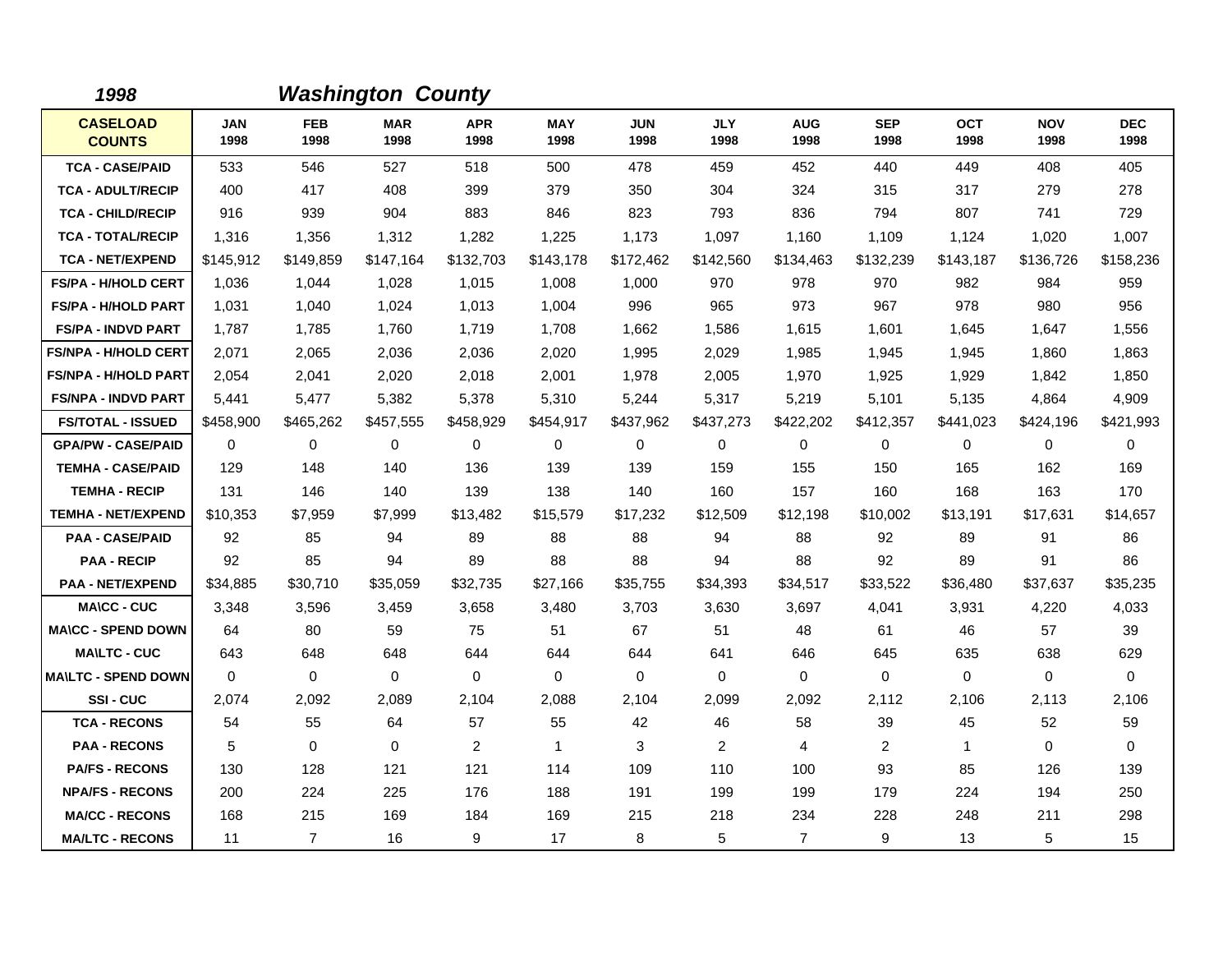| 1999                                   |                    |                    | <b>Washington County</b> |                    |                    |                    |                    |                         |                    |                    |                    |                    |
|----------------------------------------|--------------------|--------------------|--------------------------|--------------------|--------------------|--------------------|--------------------|-------------------------|--------------------|--------------------|--------------------|--------------------|
| <b>APPLICATIONS</b><br><b>ACTIVITY</b> | <b>JAN</b><br>1999 | <b>FEB</b><br>1999 | <b>MAR</b><br>1999       | <b>APR</b><br>1999 | <b>MAY</b><br>1999 | <b>JUN</b><br>1999 | <b>JLY</b><br>1999 | <b>AUG</b><br>1999      | <b>SEP</b><br>1999 | <b>OCT</b><br>1999 | <b>NOV</b><br>1999 | <b>DEC</b><br>1999 |
| <b>TCA - RECD</b>                      | 152                | 91                 | 122                      | 131                | 128                | 142                | 156                | 142                     | 151                | 125                | 134                | 114                |
| <b>TCA - APPRVD</b>                    | 46                 | 47                 | 38                       | 29                 | 29                 | 37                 | 42                 | 39                      | 25                 | 28                 | 32                 | 33                 |
| <b>TCA - N/APPRVD</b>                  | 102                | 99                 | 95                       | 113                | 95                 | 94                 | 127                | 134                     | 145                | 95                 | 114                | 115                |
| <b>TCA - CLOSED</b>                    | 66                 | 58                 | 49                       | 55                 | 50                 | 43                 | 41                 | 33                      | 50                 | 50                 | 43                 | 30                 |
| <b>FS/PA - RECD</b>                    | 40                 | 34                 | 50                       | 37                 | 49                 | 40                 | 42                 | 32                      | 53                 | 50                 | 51                 | 36                 |
| <b>FS/PA - APPRVD</b>                  | 29                 | 38                 | 42                       | 31                 | 33                 | 25                 | 37                 | 23                      | 35                 | 47                 | 41                 | 35                 |
| <b>FS/PA - N/APPRVD</b>                | 9                  | 11                 | 14                       | 22                 | 10                 | 17                 | 27                 | 11                      | 17                 | 17                 | 18                 | 14                 |
| <b>FS/NPA - RECD</b>                   | 398                | 264                | 351                      | 312                | 340                | 372                | 369                | 335                     | 391                | 352                | 329                | 305                |
| <b>FS/NPA - APPRVD</b>                 | 231                | 231                | 215                      | 219                | 204                | 252                | 248                | 201                     | 243                | 232                | 216                | 268                |
| <b>FS/NPA - N/APPRVD</b>               | 188                | 183                | 154                      | 167                | 178                | 187                | 184                | 189                     | 206                | 213                | 189                | 232                |
| <b>TEMHA - RECD</b>                    | 37                 | 30                 | 39                       | 33                 | 38                 | 41                 | 44                 | 27                      | 36                 | 36                 | 28                 | 20                 |
| <b>TEMHA - APPRVD</b>                  | 9                  | 11                 | 16                       | 14                 | 12                 | 23                 | 22                 | 16                      | 23                 | 12                 | 11                 | 11                 |
| <b>TEMHA - N/APPRVD</b>                | 23                 | 25                 | 33                       | 21                 | 23                 | 26                 | 27                 | 17                      | 19                 | 24                 | 22                 | 19                 |
| <b>TEMHA - CLOSED</b>                  | 20                 | 19                 | 11                       | 12                 | 20                 | 22                 | 17                 | 14                      | 23                 | 28                 | 22                 | 10                 |
| <b>PAA - RECD</b>                      | 5                  | 8                  | $\overline{c}$           | 1                  | 4                  | 6                  | 4                  | $\overline{\mathbf{c}}$ | 5                  | $\mathbf{1}$       | 4                  | $\overline{c}$     |
| <b>PAA - APPRVD</b>                    | 4                  | $\overline{7}$     | 4                        | 1                  | 4                  | 8                  | 4                  | 1                       | 10                 | 1                  | 6                  | 4                  |
| <b>PAA - N/APPRVD</b>                  | $\Omega$           | 3                  | $\overline{2}$           | 0                  | $\mathbf 0$        | $\overline{2}$     | $\mathbf 0$        | 1                       | $\mathbf{1}$       | 0                  | 3                  | 0                  |
| <b>PAA - CLOSED</b>                    | 8                  | 3                  | $\overline{2}$           | 0                  | $\overline{7}$     | $\overline{2}$     | 4                  | 4                       | $\overline{7}$     | 3                  | 4                  | 6                  |
| <b>MA/CC - RECD</b>                    | 566                | 455                | 626                      | 584                | 526                | 491                | 575                | 558                     | 637                | 597                | 494                | 413                |
| <b>MA/CC - APPRVD</b>                  | 369                | 381                | 428                      | 411                | 432                | 436                | 427                | 472                     | 473                | 419                | 428                | 349                |
| <b>MA/CC - OTO</b>                     | $\overline{2}$     | 5                  | $\mathbf{1}$             | 5                  | $\mathbf{1}$       | 5                  | 5                  | 5                       | 5                  | 4                  | $\mathbf{1}$       | $\overline{7}$     |
| <b>MA/CC - N/APPRVD</b>                | 273                | 289                | 323                      | 314                | 280                | 259                | 349                | 322                     | 350                | 356                | 342                | 295                |
| <b>MA/LTC - RECD</b>                   | 22                 | 20                 | 34                       | 30                 | 22                 | 24                 | 31                 | 32                      | 22                 | 30                 | 24                 | 24                 |
| <b>MA/LTC - APPRVD</b>                 | 9                  | 27                 | 21                       | 29                 | 22                 | 18                 | 20                 | 12                      | 13                 | 19                 | 18                 | 30                 |
| <b>MA/LTC - OTO</b>                    | 0                  | 0                  | $\mathbf 0$              | 0                  | $\mathbf 0$        | $\mathbf 0$        | 0                  | 0                       | $\mathbf 0$        | 0                  | 0                  | 0                  |
| <b>MA/LTC - N/APPRVD</b>               | $\overline{7}$     | 20                 | $12 \overline{ }$        | 15                 | 16                 | 14                 | 19                 | 29                      | 29                 | 15                 | 15                 | 20                 |
| <b>SSI-RECD</b>                        | 11                 | 10                 | 16                       | 20                 | 18                 | 17                 | 10                 | 16                      | 18                 | 12                 | 15                 | 13                 |
| <b>SSI-APPRVD</b>                      | 24                 | 25                 | 31                       | 32                 | 32                 | 34                 | 25                 | 26                      | 26                 | 25                 | 27                 | 22                 |
| SSI-OTO                                | 0                  | 0                  | $\mathbf 0$              | 1                  | 0                  | 0                  | $\mathbf 0$        | 0                       | $\mathbf{1}$       | 0                  | 0                  | 0                  |
| <b>SSI - N/APPRVD</b>                  | 5                  | $\overline{7}$     | 14                       | 12                 | 9                  | 19                 | 16                 | 4                       | 10                 | 11                 | 12                 | 10                 |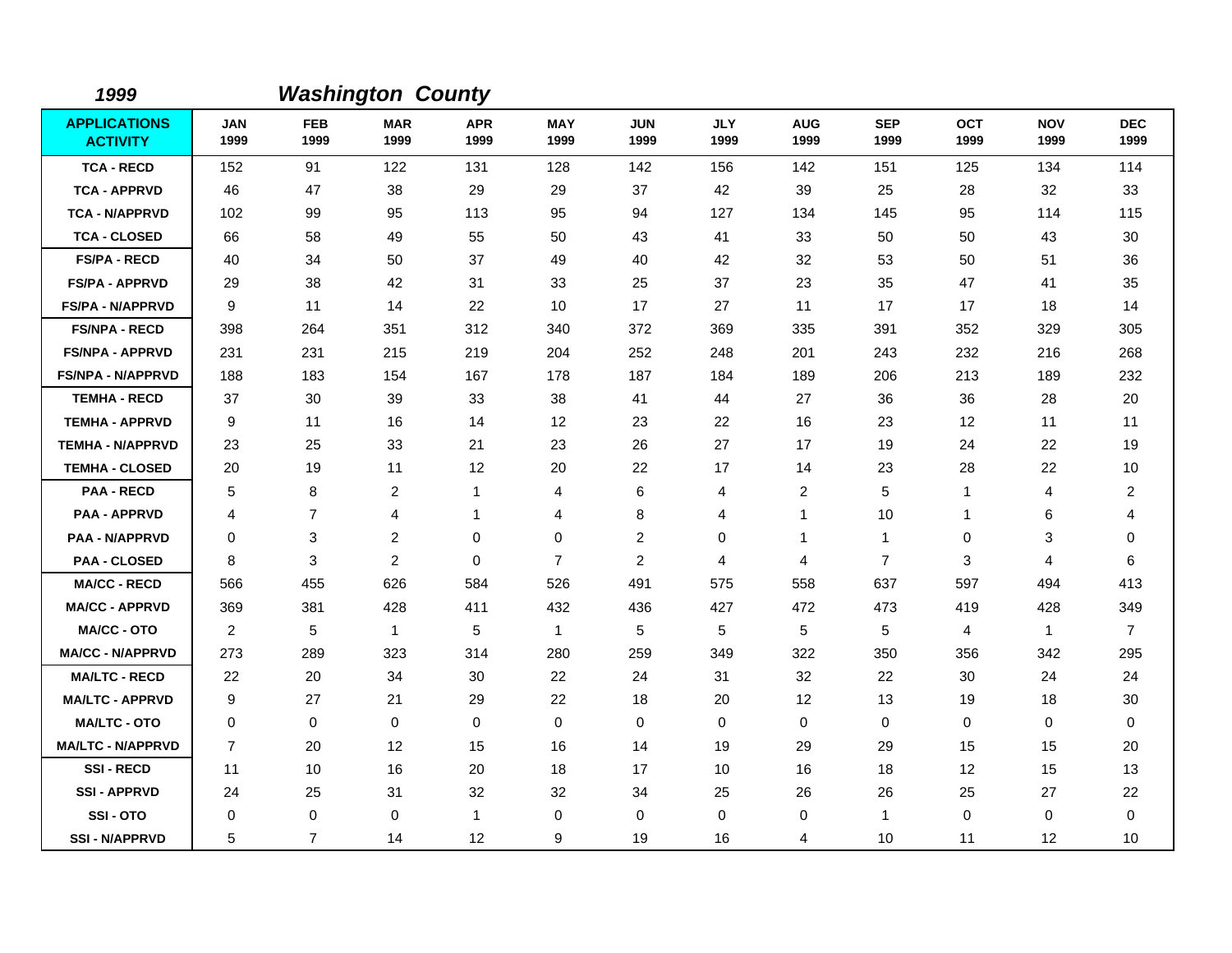| 1999                             |                    |                    | <b>Washington County</b> |                    |                    |                    |                    |                    |                    |                    |                    |                    |
|----------------------------------|--------------------|--------------------|--------------------------|--------------------|--------------------|--------------------|--------------------|--------------------|--------------------|--------------------|--------------------|--------------------|
| <b>CASELOAD</b><br><b>COUNTS</b> | <b>JAN</b><br>1999 | <b>FEB</b><br>1999 | <b>MAR</b><br>1999       | <b>APR</b><br>1999 | <b>MAY</b><br>1999 | <b>JUN</b><br>1999 | <b>JLY</b><br>1999 | <b>AUG</b><br>1999 | <b>SEP</b><br>1999 | <b>OCT</b><br>1999 | <b>NOV</b><br>1999 | <b>DEC</b><br>1999 |
| <b>TCA - CASE/PAID</b>           | 384                | 383                | 383                      | 347                | 329                | 342                | 330                | 340                | 317                | 302                | 284                | 288                |
| <b>TCA - ADULT/RECIP</b>         | 269                | 264                | 271                      | 235                | 220                | 224                | 214                | 219                | 204                | 182                | 157                | 165                |
| <b>TCA - CHILD/RECIP</b>         | 687                | 701                | 675                      | 634                | 588                | 592                | 578                | 575                | 553                | 536                | 491                | 495                |
| <b>TCA - TOTAL/RECIP</b>         | 956                | 965                | 946                      | 869                | 808                | 816                | 792                | 794                | 757                | 718                | 648                | 660                |
| <b>TCA - NET/EXPEND</b>          | \$116,744          | \$105,393          | \$119,606                | \$120,580          | \$118,352          | \$115,269          | \$151,181          | \$97,182           | \$91,919           | \$89,430           | \$83,467           | \$95,053           |
| <b>FS/PA - H/HOLD CERT</b>       | 926                | 921                | 925                      | 893                | 891                | 871                | 871                | 877                | 886                | 884                | 882                | 877                |
| <b>FS/PA - H/HOLD PART</b>       | 923                | 918                | 921                      | 892                | 888                | 868                | 871                | 875                | 882                | 882                | 880                | 875                |
| <b>FS/PA - INDVD PART</b>        | 1,502              | 1,459              | 1,478                    | 1,398              | 1,374              | 1,350              | 1,326              | 1,320              | 1,318              | 1,350              | 1,324              | 1,294              |
| <b>FS/NPA - H/HOLD CERT</b>      | 1,826              | 1,807              | 1,765                    | 1,790              | 1,733              | 1.746              | 1.710              | 1,661              | 1,613              | 1.619              | 1,588              | 1,603              |
| <b>FS/NPA - H/HOLD PART</b>      | 1,814              | 1,794              | 1.748                    | 1,776              | 1,718              | 1,736              | 1,695              | 1,652              | 1,599              | 1,607              | 1,576              | 1,592              |
| <b>FS/NPA - INDVD PART</b>       | 4,823              | 4.740              | 4,598                    | 4,679              | 4,566              | 4,521              | 4,411              | 4,337              | 4,184              | 4,181              | 4,118              | 4,144              |
| <b>FS/TOTAL - ISSUED</b>         | \$405,132          | \$407,978          | \$394,317                | \$395,217          | \$384,346          | \$379,371          | \$366,105          | \$363,342          | \$353,182          | \$362,363          | \$354,609          | \$354,814          |
| <b>GPA/PW - CASE/PAID</b>        | 0                  | 0                  | 0                        | 0                  | 0                  | 0                  | 0                  | 0                  | $\mathbf 0$        | 0                  | 0                  | 0                  |
| <b>TEMHA - CASE/PAID</b>         | 157                | 153                | 161                      | 159                | 156                | 151                | 187                | 175                | 187                | 176                | 163                | 178                |
| <b>TEMHA - RECIP</b>             | 159                | 154                | 160                      | 166                | 162                | 154                | 190                | 175                | 197                | 177                | 165                | 173                |
| <b>TEMHA - NET/EXPEND</b>        | \$11,969           | (\$3,201)          | \$22,271                 | (\$8,777)          | \$6,583            | \$15,901           | \$13,631           | \$9,147            | (\$4,326)          | \$19,274           | \$5,695            | \$15,603           |
| <b>PAA - CASE/PAID</b>           | 87                 | 87                 | 90                       | 91                 | 92                 | 92                 | 101                | 91                 | 97                 | 94                 | 95                 | 96                 |
| <b>PAA - RECIP</b>               | 87                 | 87                 | 90                       | 91                 | 92                 | 92                 | 101                | 91                 | 97                 | 94                 | 95                 | 95                 |
| <b>PAA - NET/EXPEND</b>          | \$32,637           | \$34,607           | \$35,185                 | \$35,793           | \$35,431           | \$35,678           | \$25,709           | \$35,996           | \$36,464           | \$37,398           | \$37,248           | \$31,730           |
| <b>MA\CC - CUC</b>               | 4,083              | 4,315              | 4,144                    | 4,410              | 4,298              | 4,529              | 4,323              | 4,379              | 4,705              | 4,525              | 4,765              | 4,530              |
| <b>MA\CC - SPEND DOWN</b>        | 41                 | 53                 | 40                       | 56                 | 44                 | 58                 | 53                 | 44                 | 54                 | 42                 | 51                 | 41                 |
| <b>MA\LTC - CUC</b>              | 624                | 629                | 626                      | 616                | 576                | 579                | 568                | 567                | 571                | 579                | 565                | 561                |
| <b>MAILTC - SPEND DOWN</b>       | $\Omega$           | $\mathbf 0$        | $\mathbf 0$              | $\mathbf 0$        | 0                  | $\Omega$           | $\Omega$           | 0                  | 0                  | 0                  | $\mathbf 0$        | 0                  |
| SSI-CUC                          | 2,111              | 2,125              | 2,100                    | 2,101              | 2,090              | 2,116              | 2,111              | 2,079              | 2,080              | 2,079              | 2,095              | 2,085              |
| <b>TCA - RECONS</b>              | 52                 | 62                 | 52                       | 51                 | 44                 | 69                 | 31                 | 36                 | 28                 | 103                | 24                 | 34                 |
| <b>PAA - RECONS</b>              | 5                  | $\mathbf 0$        | $\overline{4}$           | $\overline{2}$     | 8                  | $\mathbf{1}$       | 4                  | $\overline{2}$     | 2                  | $\mathbf 0$        | $\mathbf{1}$       | $\mathbf 0$        |
| <b>PA/FS - RECONS</b>            | 134                | 150                | 129                      | 160                | 111                | 167                | 85                 | 133                | 84                 | 144                | 123                | 113                |
| <b>NPA/FS - RECONS</b>           | 275                | 244                | 229                      | 252                | 223                | 213                | 189                | 199                | 189                | 209                | 166                | 193                |
| <b>MA/CC - RECONS</b>            | 242                | 276                | 307                      | 270                | 338                | 307                | 360                | 502                | 363                | 362                | 305                | 373                |
| <b>MA/LTC - RECONS</b>           | 5                  | 13                 | 11                       | 13                 | 13                 | 8                  | 17                 | 11                 | $\overline{7}$     | 11                 | 9                  | 12                 |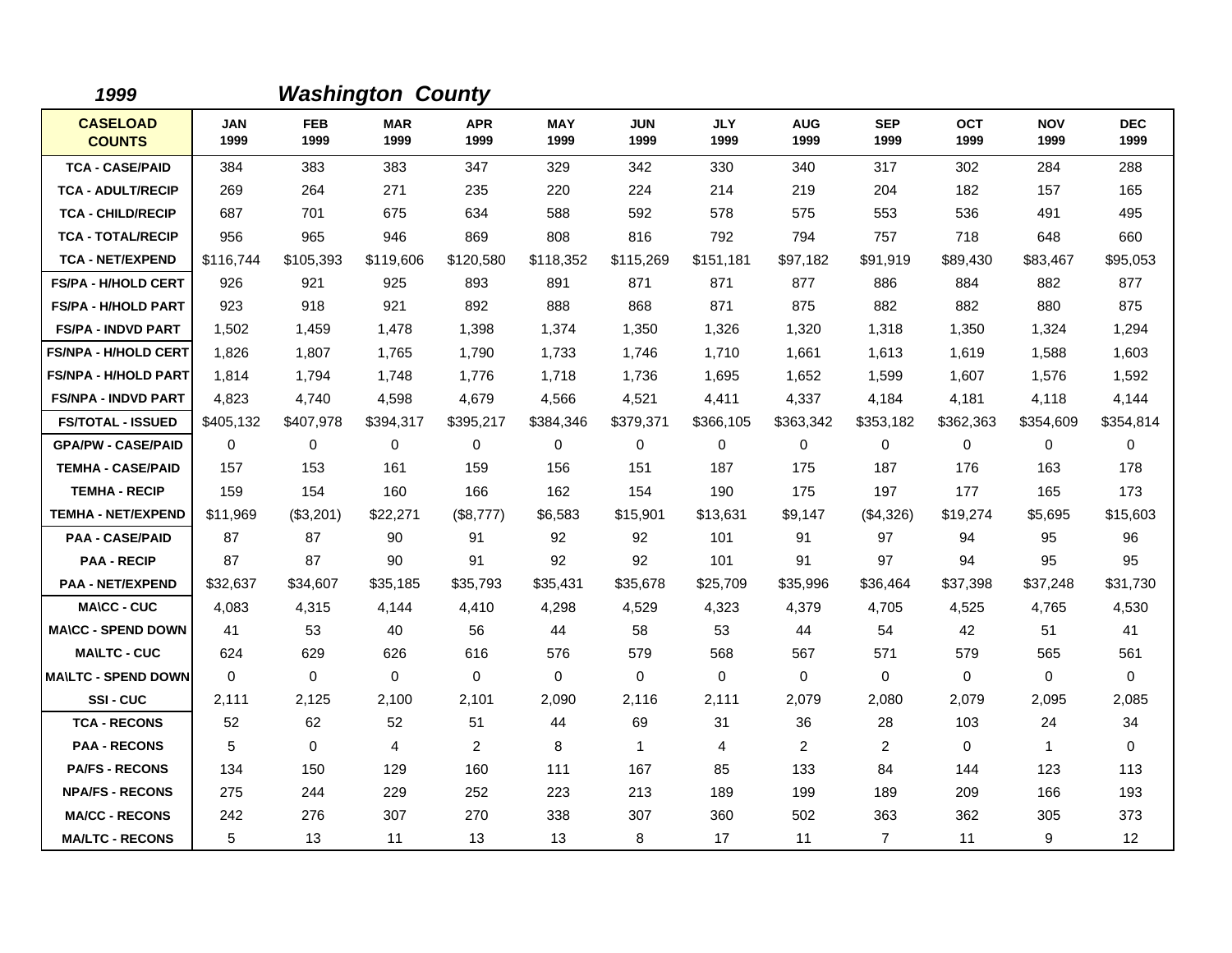| 2000                                   |                    |                    | <b>Washington County</b> |                    |                    |                    |                    |                    |                    |                    |                    |                         |
|----------------------------------------|--------------------|--------------------|--------------------------|--------------------|--------------------|--------------------|--------------------|--------------------|--------------------|--------------------|--------------------|-------------------------|
| <b>APPLICATIONS</b><br><b>ACTIVITY</b> | <b>JAN</b><br>2000 | <b>FEB</b><br>2000 | <b>MAR</b><br>2000       | <b>APR</b><br>2000 | <b>MAY</b><br>2000 | <b>JUN</b><br>2000 | <b>JLY</b><br>2000 | <b>AUG</b><br>2000 | <b>SEP</b><br>2000 | <b>OCT</b><br>2000 | <b>NOV</b><br>2000 | <b>DEC</b><br>2000      |
| <b>TCA - RECD</b>                      | 134                | 103                | 86                       | 134                | 136                | 136                | 104                | 127                | 135                | 154                | 117                | 122                     |
| <b>TCA - APPRVD</b>                    | 28                 | 27                 | 46                       | 24                 | 23                 | 40                 | 34                 | 33                 | 19                 | 37                 | 26                 | 22                      |
| <b>TCA - N/APPRVD</b>                  | 113                | 119                | 52                       | 111                | 103                | 125                | 104                | 96                 | 108                | 130                | 111                | 108                     |
| <b>TCA - CLOSED</b>                    | 33                 | 29                 | 51                       | 28                 | 28                 | 30                 | 26                 | 25                 | 24                 | 38                 | 20                 | 29                      |
| <b>FS/PA - RECD</b>                    | 41                 | 38                 | 36                       | 52                 | 56                 | 48                 | 47                 | 51                 | 45                 | 53                 | 42                 | 42                      |
| <b>FS/PA - APPRVD</b>                  | 32                 | 29                 | 33                       | 41                 | 46                 | 40                 | 44                 | 32                 | 40                 | 37                 | 38                 | 46                      |
| <b>FS/PA - N/APPRVD</b>                | 15                 | 11                 | 10                       | 16                 | 22                 | 12                 | 20                 | 11                 | 26                 | 14                 | 16                 | 18                      |
| <b>FS/NPA - RECD</b>                   | 397                | 371                | 403                      | 292                | 325                | 382                | 340                | 331                | 353                | 440                | 348                | 375                     |
| <b>FS/NPA - APPRVD</b>                 | 257                | 270                | 307                      | 178                | 208                | 279                | 223                | 225                | 222                | 264                | 262                | 259                     |
| <b>FS/NPA - N/APPRVD</b>               | 212                | 221                | 251                      | 183                | 195                | 227                | 201                | 193                | 225                | 222                | 211                | 218                     |
| <b>TEMHA - RECD</b>                    | 17                 | 45                 | 29                       | 17                 | 4                  | 39                 | 29                 | 36                 | 38                 | 38                 | 27                 | 41                      |
| <b>TEMHA - APPRVD</b>                  | 5                  | 9                  | 16                       | 9                  | 3                  | 16                 | 8                  | 17                 | 6                  | 8                  | 13                 | 11                      |
| <b>TEMHA - N/APPRVD</b>                | 17                 | 22                 | 27                       | 18                 | $\overline{c}$     | 17                 | 25                 | 31                 | 23                 | 36                 | 27                 | 28                      |
| <b>TEMHA - CLOSED</b>                  | 19                 | 16                 | 21                       | 16                 | 3                  | 17                 | 29                 | 20                 | 11                 | 24                 | 6                  | 11                      |
| <b>PAA - RECD</b>                      | 3                  | 6                  | 5                        | 6                  | 5                  | 4                  | 4                  | 4                  | 4                  | 4                  | 4                  | 3                       |
| <b>PAA - APPRVD</b>                    | 5                  | 8                  | 6                        | 8                  | 3                  | 8                  | $\overline{7}$     | 3                  | 3                  | 4                  | 3                  | $\overline{\mathbf{c}}$ |
| <b>PAA - N/APPRVD</b>                  | $\Omega$           | $\overline{2}$     | $\overline{2}$           | 1                  | 2                  | 1                  | 2                  | 3                  | $\mathbf 1$        | 0                  | 2                  | -1                      |
| <b>PAA - CLOSED</b>                    | $\overline{7}$     | 6                  | 3                        | 6                  | $\mathbf{1}$       | 4                  | 4                  | 8                  | 5                  | 3                  | 6                  | 5                       |
| <b>MA/CC - RECD</b>                    | 511                | 620                | 602                      | 569                | 547                | 535                | 493                | 545                | 614                | 600                | 482                | 563                     |
| <b>MA/CC - APPRVD</b>                  | 399                | 504                | 475                      | 463                | 458                | 409                | 348                | 381                | 514                | 420                | 405                | 414                     |
| <b>MA/CC - OTO</b>                     | 5                  | 4                  | 8                        | 0                  | 3                  | 2                  | 6                  | 4                  | $\mathbf 0$        | 0                  | 5                  | $\overline{1}$          |
| <b>MA/CC - N/APPRVD</b>                | 298                | 410                | 355                      | 385                | 319                | 345                | 287                | 277                | 316                | 362                | 311                | 340                     |
| <b>MA/LTC - RECD</b>                   | 33                 | 31                 | 31                       | 27                 | 22                 | 31                 | 24                 | 30                 | 28                 | 16                 | 20                 | 18                      |
| <b>MA/LTC - APPRVD</b>                 | 19                 | 20                 | 28                       | 25                 | 38                 | 29                 | 15                 | 18                 | 26                 | 20                 | 16                 | 17                      |
| <b>MA/LTC - OTO</b>                    | 0                  | 0                  | 0                        | 0                  | 0                  | $\mathbf 0$        | 0                  | 0                  | $\mathbf 0$        | 0                  | 0                  | 0                       |
| <b>MA/LTC - N/APPRVD</b>               | 19                 | 28                 | 58                       | 33                 | 37                 | 40                 | 28                 | 47                 | 45                 | 39                 | 21                 | 22                      |
| <b>SSI-RECD</b>                        | 9                  | 19                 | 17                       | 19                 | 29                 | 23                 | 22                 | 9                  | 23                 | 18                 | 17                 | 13                      |
| <b>SSI-APPRVD</b>                      | 21                 | 34                 | 66                       | 55                 | 42                 | 34                 | 34                 | 34                 | 42                 | 23                 | 31                 | 31                      |
| SSI-OTO                                | 0                  | 0                  | $\mathbf{1}$             | 0                  | 0                  | 0                  | $\mathbf 0$        | 0                  | 0                  | 0                  | 0                  | 0                       |
| <b>SSI-N/APPRVD</b>                    | 4                  | 13                 | 27                       | 19                 | 29                 | 16                 | 14                 | 10                 | 15                 | 10                 | 10                 | 13                      |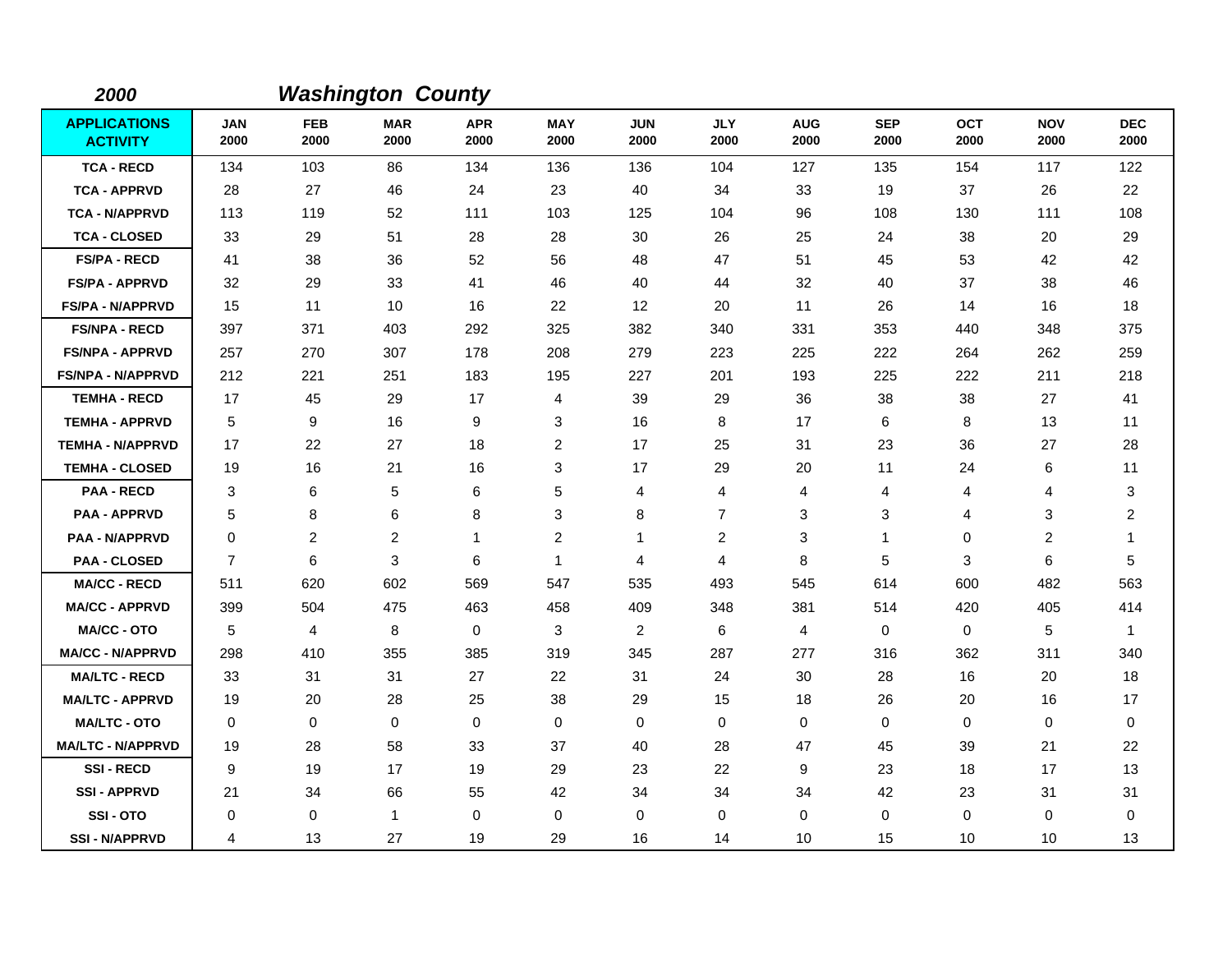| 2000                             |                    |                    | <b>Washington County</b> |                    |                    |                    |                    |                    |                    |                    |                    |                    |
|----------------------------------|--------------------|--------------------|--------------------------|--------------------|--------------------|--------------------|--------------------|--------------------|--------------------|--------------------|--------------------|--------------------|
| <b>CASELOAD</b><br><b>COUNTS</b> | <b>JAN</b><br>2000 | <b>FEB</b><br>2000 | <b>MAR</b><br>2000       | <b>APR</b><br>2000 | <b>MAY</b><br>2000 | <b>JUN</b><br>2000 | <b>JLY</b><br>2000 | <b>AUG</b><br>2000 | <b>SEP</b><br>2000 | <b>OCT</b><br>2000 | <b>NOV</b><br>2000 | <b>DEC</b><br>2000 |
| <b>TCA - CASE/PAID</b>           | 281                | 280                | 273                      | 272                | 260                | 280                | 278                | 292                | 279                | 284                | 292                | 278                |
| <b>TCA - ADULT/RECIP</b>         | 158                | 155                | 142                      | 141                | 120                | 149                | 146                | 150                | 141                | 144                | 147                | 141                |
| <b>TCA - CHILD/RECIP</b>         | 470                | 465                | 463                      | 454                | 429                | 486                | 451                | 470                | 438                | 457                | 471                | 448                |
| <b>TCA - TOTAL/RECIP</b>         | 628                | 620                | 605                      | 595                | 549                | 635                | 597                | 620                | 579                | 601                | 618                | 589                |
| <b>TCA - NET/EXPEND</b>          | \$85,074           | \$90,299           | \$91,820                 | \$68,846           | \$83,833           | \$71,199           | \$93,040           | \$78,087           | \$84,709           | \$97,215           | \$95,984           | \$95,050           |
| <b>FS/PA - H/HOLD CERT</b>       | 859                | 839                | 827                      | 853                | 835                | 826                | 815                | 808                | 816                | 800                | 808                | 852                |
| <b>FS/PA - H/HOLD PART</b>       | 858                | 838                | 822                      | 851                | 831                | 819                | 811                | 803                | 814                | 799                | 803                | 850                |
| <b>FS/PA - INDVD PART</b>        | 1,251              | 1,220              | 1,166                    | 1,254              | 1,201              | 1,176              | 1,181              | 1,155              | 1,176              | 1,110              | 1,156              | 1,233              |
| <b>FS/NPA - H/HOLD CERT</b>      | 1,582              | 1,585              | 1,609                    | 1,508              | 1,476              | 1,496              | 1,489              | 1,477              | 1,455              | 1,462              | 1,466              | 1,446              |
| <b>FS/NPA - H/HOLD PART</b>      | 1,572              | 1,576              | 1,598                    | 1,499              | 1,463              | 1,485              | 1,483              | 1,464              | 1,448              | 1,448              | 1,454              | 1,436              |
| <b>FS/NPA - INDVD PART</b>       | 4,087              | 4,129              | 4,211                    | 3,978              | 3,845              | 3,881              | 3,817              | 3,793              | 3,821              | 3,772              | 3,749              | 3,771              |
| <b>FS/TOTAL - ISSUED</b>         | \$336,484          | \$338,319          | \$344,198                | \$332,119          | \$321,671          | \$318,800          | \$313,367          | \$311,163          | \$317,274          | \$313,608          | \$312,643          | \$324,767          |
| <b>GPA/PW - CASE/PAID</b>        | $\Omega$           | $\Omega$           | $\Omega$                 | $\Omega$           | $\mathbf 0$        | $\Omega$           | $\mathbf 0$        | 0                  | $\Omega$           | 0                  | $\mathbf 0$        | 0                  |
| <b>TEMHA - CASE/PAID</b>         | 159                | 161                | 161                      | 147                | 152                | 148                | 188                | 136                | 148                | 128                | 139                | 155                |
| <b>TEMHA - RECIP</b>             | 161                | 167                | 162                      | 150                | 152                | 145                | 163                | 131                | 136                | 123                | 134                | 139                |
| <b>TEMHA - NET/EXPEND</b>        | \$11,234           | \$16,964           | \$17,289                 | \$15,031           | (\$4,816)          | \$53,529           | (\$22,694)         | \$19,028           | \$8,131            | \$12,271           | \$8,947            | \$5,138            |
| <b>PAA - CASE/PAID</b>           | 95                 | 99                 | 97                       | 95                 | 104                | 110                | 118                | 95                 | 99                 | 98                 | 99                 | 96                 |
| <b>PAA - RECIP</b>               | 95                 | 99                 | 97                       | 95                 | 104                | 110                | 118                | 95                 | 99                 | 98                 | 99                 | 96                 |
| <b>PAA - NET/EXPEND</b>          | \$34,575           | \$30,122           | \$36,145                 | \$36,960           | \$39,255           | \$38,602           | \$40,858           | \$38,569           | \$37,619           | \$37,321           | \$34,662           | \$34,706           |
| <b>MA\CC - CUC</b>               | 4,572              | 4,899              | 4,732                    | 4,997              | 4,838              | 5,028              | 4,788              | 4,850              | 5,201              | 4,986              | 5,206              | 5,140              |
| <b>MA\CC - SPEND DOWN</b>        | 49                 | 65                 | 45                       | 56                 | 32                 | 50                 | 46                 | 33                 | 48                 | 41                 | 55                 | 42                 |
| <b>MA\LTC - CUC</b>              | 563                | 554                | 545                      | 552                | 559                | 574                | 564                | 560                | 571                | 568                | 568                | 556                |
| <b>MA\LTC - SPEND DOWN</b>       | 0                  | 0                  | $\mathbf 0$              | $\mathbf 0$        | $\mathbf 0$        | $\mathbf 0$        | $\mathbf 0$        | 0                  | 0                  | 0                  | 0                  | 0                  |
| <b>SSI-CUC</b>                   | 2,083              | 2,075              | 2,044                    | 2,072              | 2,019              | 2,047              | 2,045              | 2,057              | 2,086              | 2,074              | 2,090              | 2,066              |
| <b>TCA - RECONS</b>              | 28                 | 26                 | 11                       | 17                 | 13                 | 13                 | 10                 | 9                  | 10                 | 9                  | 15                 | 8                  |
| <b>PAA - RECONS</b>              | 3                  | $\mathbf{1}$       | $\overline{4}$           | $\mathbf{1}$       | $\overline{7}$     | $\mathbf 0$        | 4                  | 2                  | 2                  | $\Omega$           | 0                  | $\overline{2}$     |
| <b>PA/FS - RECONS</b>            | 124                | 104                | 141                      | 134                | 106                | 117                | 112                | 127                | 95                 | 117                | 110                | 112                |
| <b>NPA/FS - RECONS</b>           | 195                | 165                | 213                      | 177                | 148                | 177                | 143                | 167                | 178                | 160                | 152                | 155                |
| <b>MA/CC - RECONS</b>            | 386                | 328                | 386                      | 400                | 274                | 453                | 337                | 471                | 430                | 393                | 341                | 393                |
| <b>MA/LTC - RECONS</b>           | 15                 | 9                  | 10                       | 11                 | 15                 | 18                 | 6                  | 19                 | 16                 | 9                  | 8                  | 13                 |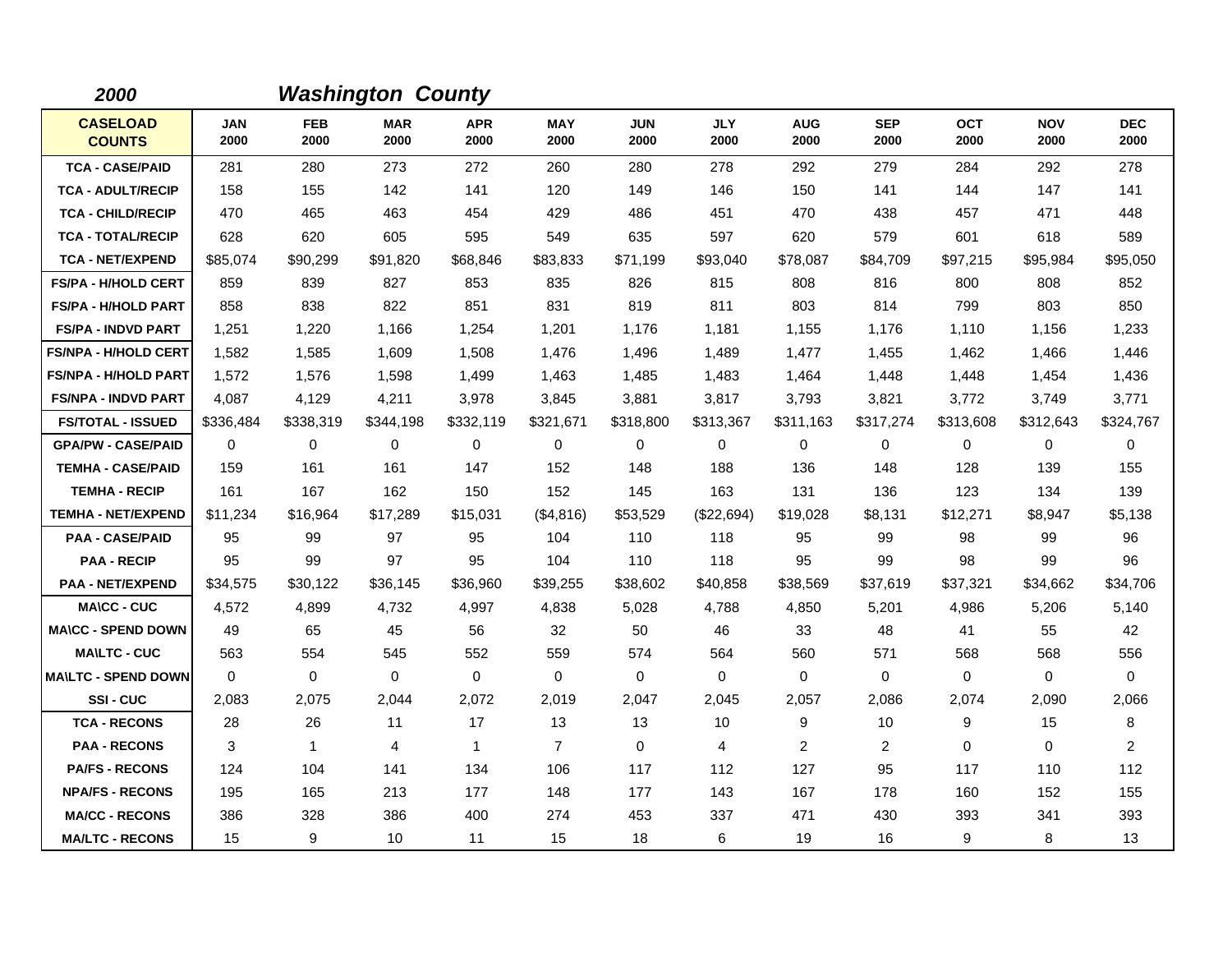| 2001                                   |                    |                    | <b>Washington County</b> |                    |                    |                    |                    |                    |                    |                    |                    |                    |
|----------------------------------------|--------------------|--------------------|--------------------------|--------------------|--------------------|--------------------|--------------------|--------------------|--------------------|--------------------|--------------------|--------------------|
| <b>APPLICATIONS</b><br><b>ACTIVITY</b> | <b>JAN</b><br>2001 | <b>FEB</b><br>2001 | <b>MAR</b><br>2001       | <b>APR</b><br>2001 | <b>MAY</b><br>2001 | <b>JUN</b><br>2001 | <b>JLY</b><br>2001 | <b>AUG</b><br>2001 | <b>SEP</b><br>2001 | <b>OCT</b><br>2001 | <b>NOV</b><br>2001 | <b>DEC</b><br>2001 |
| <b>TCA - RECD</b>                      | 134                | 92                 | 145                      | 179                | 149                | 145                | 139                | 156                | 123                | 164                | 154                | 124                |
| <b>TCA - APPRVD</b>                    | 30                 | 28                 | 31                       | 21                 | 24                 | 19                 | 33                 | 37                 | 25                 | 30                 | 27                 | 29                 |
| <b>TCA - N/APPRVD</b>                  | 116                | 94                 | 90                       | 149                | 159                | 132                | 122                | 133                | 124                | 128                | 142                | 108                |
| <b>TCA - CLOSED</b>                    | 23                 | 13                 | 39                       | 24                 | 21                 | 35                 | 30                 | 20                 | 29                 | 32                 | 22                 | 24                 |
| <b>FS/PA - RECD</b>                    | 42                 | 43                 | 38                       | 42                 | 51                 | 65                 | 51                 | 65                 | 66                 | 51                 | 63                 | 46                 |
| <b>FS/PA - APPRVD</b>                  | 46                 | 37                 | 30                       | 37                 | 55                 | 60                 | 46                 | 65                 | 54                 | 51                 | 60                 | 52                 |
| <b>FS/PA - N/APPRVD</b>                | 16                 | 15                 | 17                       | 10                 | 18                 | 19                 | 23                 | 30                 | 14                 | 26                 | 18                 | 20                 |
| <b>FS/NPA - RECD</b>                   | 456                | 309                | 441                      | 443                | 455                | 381                | 444                | 475                | 400                | 518                | 477                | 380                |
| <b>FS/NPA - APPRVD</b>                 | 282                | 239                | 300                      | 279                | 331                | 284                | 272                | 318                | 297                | 338                | 376                | 286                |
| FS/NPA - N/APPRVD                      | 230                | 252                | 246                      | 242                | 304                | 266                | 244                | 276                | 261                | 277                | 293                | 228                |
| <b>TEMHA - RECD</b>                    | 45                 | 37                 | 30                       | 38                 | 29                 | 28                 | 41                 | 57                 | 41                 | 55                 | 58                 | 40                 |
| <b>TEMHA - APPRVD</b>                  | 18                 | 12                 | 12                       | 17                 | 15                 | 13                 | $\overline{7}$     | 21                 | 13                 | 17                 | 20                 | 16                 |
| <b>TEMHA - N/APPRVD</b>                | 28                 | 35                 | 26                       | 21                 | 22                 | 30                 | 26                 | 43                 | 35                 | 37                 | 40                 | 40                 |
| <b>TEMHA - CLOSED</b>                  | 17                 | 22                 | 13                       | 20                 | 19                 | 17                 | $12 \,$            | 19                 | 12                 | 10                 | 12                 | 21                 |
| <b>PAA - RECD</b>                      | 3                  | 3                  | 8                        | 1                  | $\mathbf{1}$       | 8                  | 4                  | 6                  | $\overline{4}$     | 3                  | 5                  | 6                  |
| <b>PAA - APPRVD</b>                    | 4                  | $\overline{c}$     | 8                        | 4                  | $\mathbf{1}$       | 7                  | 6                  | 5                  | 4                  | 5                  | 4                  | 6                  |
| <b>PAA - N/APPRVD</b>                  | 0                  | 1                  | 2                        | 0                  | 1                  | 4                  | 6                  | 0                  | 3                  | 2                  | 3                  | 0                  |
| <b>PAA - CLOSED</b>                    | 3                  | 4                  | $\sqrt{5}$               | 4                  | 6                  | 3                  | 6                  | 4                  | 5                  | $\overline{7}$     | 3                  | 6                  |
| <b>MA/CC - RECD</b>                    | 604                | 461                | 584                      | 522                | 580                | 574                | 568                | 576                | 580                | 683                | 635                | 468                |
| <b>MA/CC - APPRVD</b>                  | 433                | 472                | 441                      | 387                | 497                | 454                | 342                | 424                | 419                | 439                | 476                | 340                |
| <b>MA/CC - OTO</b>                     | 2                  | 2                  | 5                        | 4                  | 8                  | 5                  | $\mathbf{1}$       | 5                  | 3                  | $\mathbf 0$        | 3                  | 4                  |
| <b>MA/CC - N/APPRVD</b>                | 337                | 331                | 331                      | 286                | 357                | 329                | 337                | 360                | 345                | 319                | 376                | 279                |
| <b>MA/LTC - RECD</b>                   | 40                 | 33                 | 29                       | 34                 | 37                 | 34                 | 30                 | 29                 | 37                 | 33                 | 32                 | 21                 |
| <b>MA/LTC - APPRVD</b>                 | 17                 | 24                 | 24                       | 19                 | 22                 | 19                 | 19                 | 28                 | 37                 | 39                 | 25                 | 19                 |
| <b>MA/LTC - OTO</b>                    | 0                  | 0                  | 0                        | 0                  | $\mathbf 0$        | 0                  | 0                  | $\mathbf 0$        | $\mathbf 0$        | 0                  | 0                  | 0                  |
| <b>MA/LTC - N/APPRVD</b>               | 19                 | 38                 | 49                       | 34                 | 35                 | 49                 | 36                 | 38                 | 42                 | 58                 | 45                 | 30                 |
| <b>SSI-RECD</b>                        | 40                 | 11                 | 11                       | 24                 | 15                 | 13                 | 14                 | 17                 | 17                 | 13                 | 10                 | 12                 |
| <b>SSI-APPRVD</b>                      | 17                 | 50                 | 22                       | 30                 | 35                 | 34                 | 20                 | 30                 | 38                 | 29                 | 18                 | 21                 |
| SSI-OTO                                | 0                  | $\mathbf{1}$       | 0                        | 2                  | 0                  | 1                  | $\mathbf{1}$       | 0                  | $\mathbf{1}$       | 0                  | 0                  | 0                  |
| <b>SSI-N/APPRVD</b>                    | 19                 | 13                 | $\overline{7}$           | 9                  | 14                 | 6                  | 12                 | 6                  | 13                 | 6                  | 9                  | 9                  |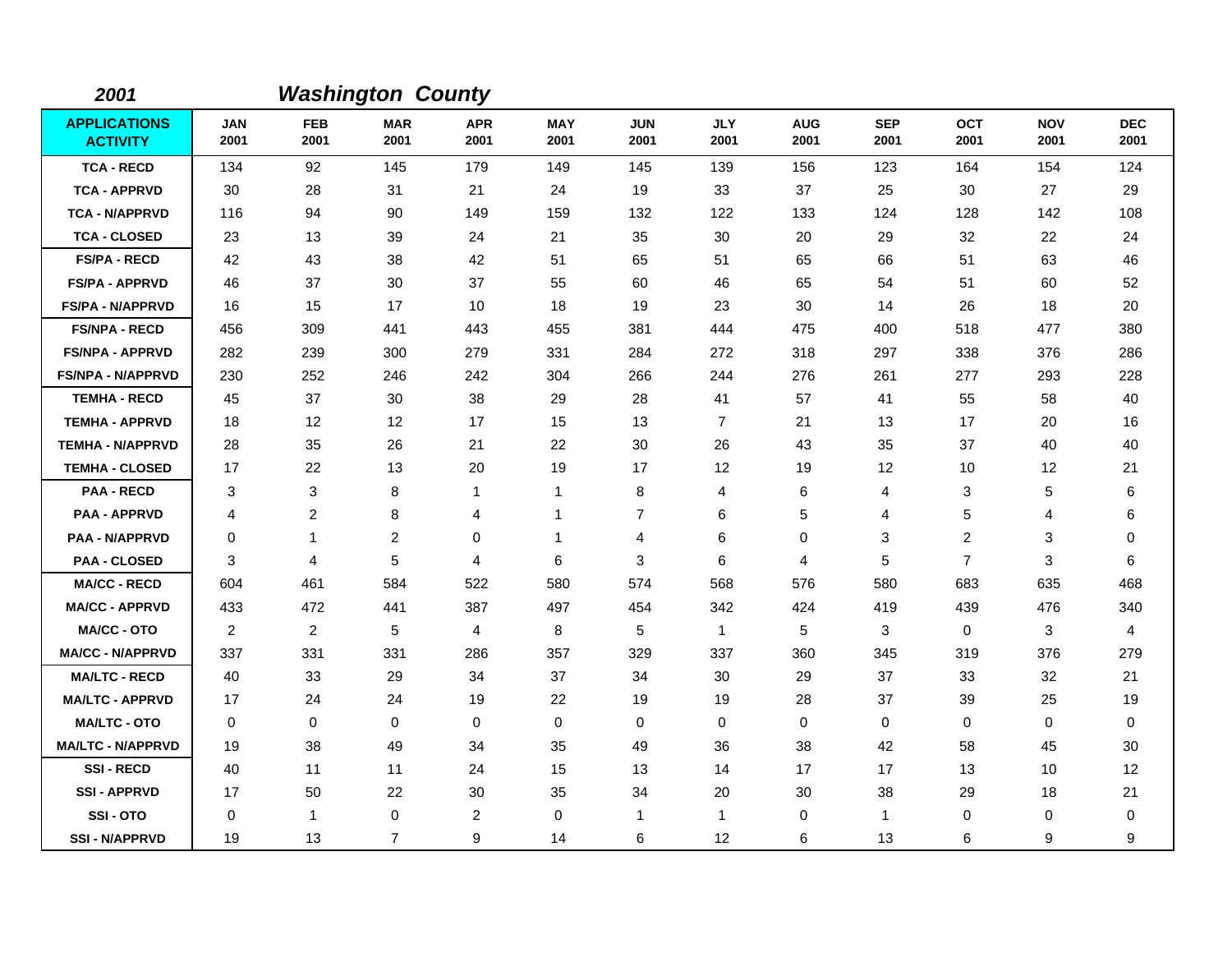| 2001                             |                    |                    | <b>Washington County</b> |                    |                    |                    |                    |                    |                    |                    |                    |                    |
|----------------------------------|--------------------|--------------------|--------------------------|--------------------|--------------------|--------------------|--------------------|--------------------|--------------------|--------------------|--------------------|--------------------|
| <b>CASELOAD</b><br><b>COUNTS</b> | <b>JAN</b><br>2001 | <b>FEB</b><br>2001 | <b>MAR</b><br>2001       | <b>APR</b><br>2001 | <b>MAY</b><br>2001 | <b>JUN</b><br>2001 | <b>JLY</b><br>2001 | <b>AUG</b><br>2001 | <b>SEP</b><br>2001 | <b>OCT</b><br>2001 | <b>NOV</b><br>2001 | <b>DEC</b><br>2001 |
| <b>TCA - CASE/PAID</b>           | 279                | 300                | 285                      | 283                | 282                | 273                | 270                | 283                | 270                | 275                | 269                | 279                |
| <b>TCA - ADULT/RECIP</b>         | 136                | 149                | 133                      | 143                | 135                | 128                | 118                | 135                | 121                | 123                | 118                | 130                |
| <b>TCA - CHILD/RECIP</b>         | 465                | 490                | 475                      | 470                | 471                | 455                | 446                | 484                | 452                | 452                | 436                | 445                |
| <b>TCA - TOTAL/RECIP</b>         | 601                | 639                | 608                      | 613                | 606                | 583                | 564                | 619                | 573                | 575                | 554                | 575                |
| <b>TCA - NET/EXPEND</b>          | \$84,992           | \$92,222           | \$93,091                 | \$80,042           | \$88,867           | \$81,178           | \$99,240           | \$92,404           | \$88,028           | \$103,560          | \$88,224           | \$102,272          |
| <b>FS/PA - H/HOLD CERT</b>       | 843                | 839                | 805                      | 799                | 808                | 861                | 842                | 847                | 843                | 837                | 845                | 854                |
| <b>FS/PA - H/HOLD PART</b>       | 842                | 837                | 800                      | 798                | 807                | 857                | 836                | 843                | 842                | 833                | 841                | 853                |
| <b>FS/PA - INDVD PART</b>        | 1,218              | 1,229              | 1,145                    | 1,125              | 1,152              | 1,251              | 1,198              | 1,211              | 1,208              | 1,178              | 1,192              | 1,194              |
| <b>FS/NPA - H/HOLD CERT</b>      | 1,498              | 1,454              | 1,497                    | 1,509              | 1,553              | 1,546              | 1,558              | 1,601              | 1,589              | 1,617              | 1,686              | 1,685              |
| <b>FS/NPA - H/HOLD PART</b>      | 1,488              | 1.447              | 1,488                    | 1,498              | 1,544              | 1.535              | 1,545              | 1,587              | 1,577              | 1.605              | 1,673              | 1,676              |
| <b>FS/NPA - INDVD PART</b>       | 3,904              | 3,793              | 3,906                    | 3,962              | 4,094              | 4,087              | 4,153              | 4,244              | 4,178              | 4,323              | 4,504              | 4,583              |
| <b>FS/TOTAL - ISSUED</b>         | \$331,163          | \$334,015          | \$335,027                | \$338,157          | \$347,565          | \$339,541          | \$337,435          | \$348,522          | \$343,230          | \$371,148          | \$387,221          | \$388,683          |
| <b>GPA/PW - CASE/PAID</b>        | $\Omega$           | 0                  | 0                        | 0                  | 0                  | 0                  | 0                  | 0                  | 0                  | $\Omega$           | 0                  | 0                  |
| <b>TEMHA - CASE/PAID</b>         | 146                | 129                | 127                      | 133                | 145                | 126                | 136                | 127                | 144                | 144                | 168                | 164                |
| <b>TEMHA - RECIP</b>             | 147                | 123                | 136                      | 138                | 131                | 118                | 130                | 132                | 137                | 143                | 156                | 151                |
| <b>TEMHA - NET/EXPEND</b>        | \$11,465           | \$2,560            | (\$6,272)                | \$10,870           | \$4,661            | \$14,354           | \$18,375           | \$9,699            | \$19,427           | \$26,203           | \$27,396           | \$4,669            |
| <b>PAA - CASE/PAID</b>           | 97                 | 94                 | 98                       | 101                | 93                 | 93                 | 98                 | 100                | 98                 | 98                 | 96                 | 102                |
| <b>PAA - RECIP</b>               | 97                 | 94                 | 98                       | 101                | 93                 | 93                 | 98                 | 100                | 98                 | 98                 | 96                 | 102                |
| <b>PAA - NET/EXPEND</b>          | \$43,364           | \$41,219           | \$44,670                 | \$44,237           | \$43,288           | \$41,736           | \$43,638           | \$44,801           | \$42,476           | \$39,755           | \$41,665           | \$42,099           |
| <b>MA\CC - CUC</b>               | 5,169              | 5,424              | 5,353                    | 5,543              | 5,479              | 5,792              | 5,579              | 5,529              | 5,727              | 5,590              | 5,925              | 5,694              |
| <b>MA\CC - SPEND DOWN</b>        | 43                 | 57                 | 55                       | 62                 | 36                 | 50                 | 37                 | 46                 | 59                 | 47                 | 65                 | 44                 |
| <b>MA\LTC - CUC</b>              | 540                | 529                | 516                      | 507                | 500                | 502                | 496                | 496                | 525                | 523                | 533                | 525                |
| <b>MA\LTC - SPEND DOWN</b>       | $\Omega$           | 0                  | $\mathbf 0$              | $\mathbf{0}$       | $\mathbf 0$        | $\mathbf 0$        | $\mathbf 0$        | 0                  | 0                  | 0                  | 0                  | 0                  |
| SSI-CUC                          | 2,078              | 2,116              | 2,069                    | 2,093              | 2,089              | 2,118              | 2,092              | 2,106              | 2,133              | 2,074              | 2,062              | 2,045              |
| <b>TCA - RECONS</b>              | 14                 | 11                 | 5                        | 14                 | 18                 | 12                 | $\overline{7}$     | 14                 | 8                  | 12                 | 6                  | 10                 |
| <b>PAA - RECONS</b>              | 2                  | $\mathbf{1}$       | $\overline{2}$           | 2                  | 4                  | 4                  | $\overline{2}$     | 0                  | $\mathbf{1}$       | $\Omega$           | 2                  | 1                  |
| <b>PA/FS - RECONS</b>            | 112                | 95                 | 130                      | 98                 | 132                | 128                | 136                | 129                | 91                 | 118                | 97                 | 136                |
| <b>NPA/FS - RECONS</b>           | 176                | 138                | 186                      | 147                | 181                | 157                | 169                | 165                | 142                | 200                | 188                | 122                |
| <b>MA/CC - RECONS</b>            | 448                | 374                | 444                      | 414                | 426                | 496                | 434                | 474                | 536                | 468                | 482                | 343                |
| <b>MA/LTC - RECONS</b>           | 15                 | 11                 | 15                       | 16                 | 14                 | 19                 | 8                  | 27                 | 9                  | 12                 | 11                 | 11                 |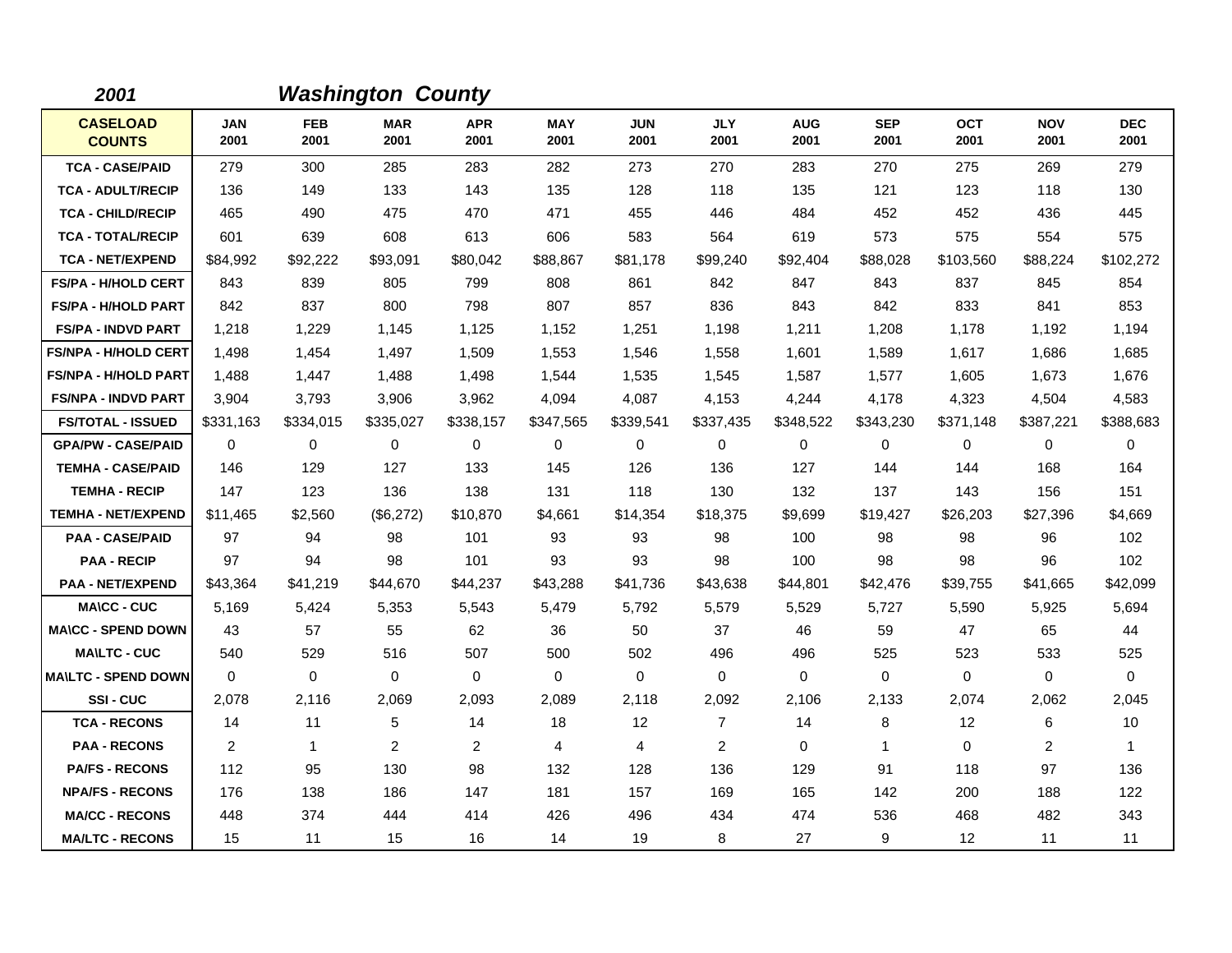| 2002                                   |                    |                    | <b>Washington County</b> |                    |                    |                    |                    |                    |                    |                    |                    |                    |
|----------------------------------------|--------------------|--------------------|--------------------------|--------------------|--------------------|--------------------|--------------------|--------------------|--------------------|--------------------|--------------------|--------------------|
| <b>APPLICATIONS</b><br><b>ACTIVITY</b> | <b>JAN</b><br>2002 | <b>FEB</b><br>2002 | <b>MAR</b><br>2002       | <b>APR</b><br>2002 | <b>MAY</b><br>2002 | <b>JUN</b><br>2002 | <b>JLY</b><br>2002 | <b>AUG</b><br>2002 | <b>SEP</b><br>2002 | <b>OCT</b><br>2002 | <b>NOV</b><br>2002 | <b>DEC</b><br>2002 |
| <b>TCA - RECD</b>                      | 159                | 110                | 151                      | 131                | 147                | 125                | 188                | 166                | 166                | 154                | 125                | 132                |
| <b>TCA - APPRVD</b>                    | 25                 | 31                 | 25                       | 23                 | 27                 | 37                 | 35                 | 51                 | 21                 | 43                 | 27                 | 27                 |
| <b>TCA - N/APPRVD</b>                  | 137                | 110                | 132                      | 129                | 117                | 105                | 135                | 142                | 137                | 157                | 114                | 107                |
| <b>TCA - CLOSED</b>                    | 25                 | 27                 | 28                       | 17                 | 29                 | 30                 | 34                 | 28                 | 31                 | 39                 | 37                 | 30                 |
| <b>FS/PA - RECD</b>                    | 60                 | 48                 | 45                       | 50                 | 62                 | 43                 | 45                 | 61                 | 47                 | 49                 | 60                 | 53                 |
| <b>FS/PA - APPRVD</b>                  | 54                 | 53                 | 51                       | 48                 | 61                 | 47                 | 36                 | 69                 | 47                 | 61                 | 60                 | 56                 |
| <b>FS/PA - N/APPRVD</b>                | 12                 | 12                 | 13                       | 21                 | 23                 | $12 \overline{ }$  | 10                 | 16                 | 10                 | 15                 | 20                 | 18                 |
| <b>FS/NPA - RECD</b>                   | 565                | 385                | 465                      | 485                | 504                | 404                | 532                | 531                | 480                | 518                | 513                | 480                |
| <b>FS/NPA - APPRVD</b>                 | 369                | 302                | 331                      | 329                | 371                | 261                | 368                | 380                | 329                | 381                | 381                | 355                |
| <b>FS/NPA - N/APPRVD</b>               | 283                | 252                | 286                      | 240                | 253                | 225                | 251                | 259                | 270                | 299                | 279                | 265                |
| <b>TEMHA - RECD</b>                    | 56                 | 37                 | 38                       | 45                 | 54                 | 39                 | 58                 | 64                 | 52                 | 52                 | 62                 | 50                 |
| <b>TEMHA - APPRVD</b>                  | 20                 | 16                 | 9                        | 22                 | 19                 | 9                  | 17                 | 12                 | 20                 | 21                 | 17                 | 17                 |
| <b>TEMHA - N/APPRVD</b>                | 43                 | 38                 | 26                       | 33                 | 31                 | 37                 | 38                 | 51                 | 41                 | 44                 | 38                 | 54                 |
| <b>TEMHA - CLOSED</b>                  | 13                 | 17                 | 14                       | 14                 | 23                 | 14                 | 11                 | 17                 | 9                  | 15                 | 28                 | 10                 |
| <b>PAA - RECD</b>                      | $\overline{7}$     | 4                  | 3                        | 2                  | 8                  | $\overline{c}$     | 5                  | 4                  | 4                  | 6                  | 2                  | 5                  |
| <b>PAA - APPRVD</b>                    | 5                  | $\overline{7}$     | 5                        | 3                  | 10                 | $\overline{c}$     | 4                  | 5                  | 3                  | $\overline{7}$     | 3                  | 5                  |
| <b>PAA - N/APPRVD</b>                  | $\mathbf{1}$       | 3                  | $\overline{c}$           | $\mathbf{1}$       | $\overline{c}$     | $\mathbf 0$        | 1                  | 1                  | $\mathbf 0$        | $\overline{c}$     | 0                  | -1                 |
| <b>PAA - CLOSED</b>                    | 10                 | 3                  | 3                        | 11                 | $\overline{7}$     | 5                  | 4                  | 1                  | 6                  | $\overline{7}$     | 3                  | 5                  |
| <b>MA/CC - RECD</b>                    | 709                | 503                | 626                      | 653                | 640                | 518                | 622                | 749                | 704                | 707                | 607                | 591                |
| <b>MA/CC - APPRVD</b>                  | 469                | 413                | 452                      | 452                | 436                | 332                | 443                | 541                | 473                | 543                | 494                | 414                |
| <b>MA/CC - OTO</b>                     | 4                  | $\mathbf 0$        | 2                        | 0                  | 2                  | 2                  | $\mathbf{1}$       | 6                  | 4                  | $\overline{2}$     | $\overline{a}$     | 2                  |
| <b>MA/CC - N/APPRVD</b>                | 361                | 295                | 369                      | 334                | 325                | 305                | 314                | 383                | 334                | 397                | 332                | 339                |
| <b>MA/LTC - RECD</b>                   | 29                 | 23                 | 39                       | 38                 | 41                 | 38                 | 32                 | 51                 | 36                 | 25                 | 30                 | 25                 |
| <b>MA/LTC - APPRVD</b>                 | 33                 | 24                 | 39                       | 26                 | 38                 | 39                 | 22                 | 27                 | 25                 | 35                 | 37                 | 20                 |
| <b>MA/LTC - OTO</b>                    | 0                  | 0                  | $\mathbf 0$              | 0                  | 0                  | $\mathbf 0$        | $\mathbf 0$        | 0                  | $\mathbf 0$        | 0                  | 0                  | 0                  |
| <b>MA/LTC - N/APPRVD</b>               | 35                 | 37                 | 53                       | 51                 | 33                 | 21                 | 18                 | 41                 | 36                 | 61                 | 36                 | 45                 |
| <b>SSI-RECD</b>                        | 18                 | 6                  | 24                       | 18                 | 12                 | 17                 | 12                 | 13                 | 22                 | 22                 | 21                 | 24                 |
| <b>SSI-APPRVD</b>                      | 24                 | 18                 | 39                       | 33                 | 26                 | 31                 | 24                 | 29                 | 39                 | 46                 | 41                 | 30                 |
| SSI-OTO                                | $\Omega$           | $\mathbf 0$        | $\Omega$                 | 0                  | $\mathbf{1}$       | 1                  | $\mathbf 0$        | 0                  | $\Omega$           | 0                  | 0                  | 0                  |
| <b>SSI - N/APPRVD</b>                  | 11                 | 5                  | 15                       | 13                 | 15                 | 9                  | 8                  | 10                 | 15                 | 23                 | 22                 | 15                 |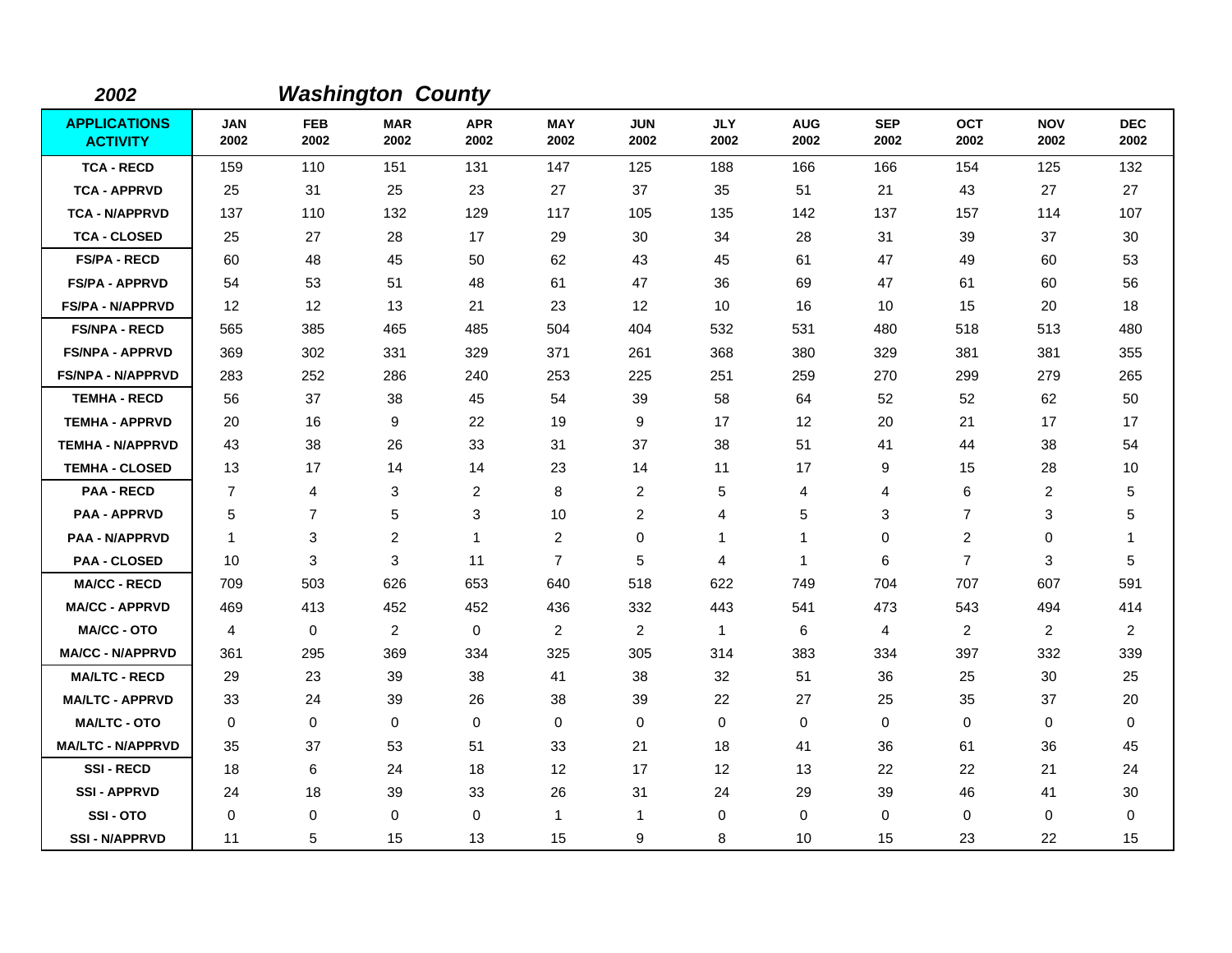| 2002                             |                    |                    | <b>Washington County</b> |                    |                    |                    |                    |                    |                    |                    |                    |                    |
|----------------------------------|--------------------|--------------------|--------------------------|--------------------|--------------------|--------------------|--------------------|--------------------|--------------------|--------------------|--------------------|--------------------|
| <b>CASELOAD</b><br><b>COUNTS</b> | <b>JAN</b><br>2002 | <b>FEB</b><br>2002 | <b>MAR</b><br>2002       | <b>APR</b><br>2002 | <b>MAY</b><br>2002 | <b>JUN</b><br>2002 | <b>JLY</b><br>2002 | <b>AUG</b><br>2002 | <b>SEP</b><br>2002 | <b>OCT</b><br>2002 | <b>NOV</b><br>2002 | <b>DEC</b><br>2002 |
| <b>TCA - CASE/PAID</b>           | 277                | 288                | 276                      | 282                | 269                | 282                | 281                | 312                | 282                | 302                | 281                | 282                |
| <b>TCA - ADULT/RECIP</b>         | 131                | 137                | 137                      | 145                | 126                | 141                | 140                | 167                | 141                | 152                | 149                | 154                |
| <b>TCA - CHILD/RECIP</b>         | 441                | 448                | 420                      | 444                | 415                | 433                | 434                | 496                | 460                | 458                | 424                | 434                |
| <b>TCA - TOTAL/RECIP</b>         | 572                | 585                | 557                      | 589                | 541                | 574                | 574                | 663                | 601                | 610                | 573                | 588                |
| <b>TCA - NET/EXPEND</b>          | \$90,274           | \$93,240           | \$75,751                 | \$89,848           | \$92,546           | \$77,321           | \$96,217           | \$104,817          | \$93,882           | \$102,778          | \$98,653           | \$92,861           |
| <b>FS/PA - H/HOLD CERT</b>       | 945                | 860                | 873                      | 868                | 885                | 877                | 863                | 886                | 900                | 896                | 911                | 923                |
| <b>FS/PA - H/HOLD PART</b>       | 840                | 855                | 870                      | 864                | 878                | 875                | 857                | 881                | 897                | 892                | 905                | 919                |
| <b>FS/PA - INDVD PART</b>        | 1,165              | 1,202              | 1,218                    | 1,174              | 1,203              | 1,204              | 1,182              | 1,215              | 1,247              | 1,231              | 1,242              | 1,251              |
| <b>FS/NPA - H/HOLD CERT</b>      | 1,744              | 1,768              | 1,816                    | 1,816              | 1,817              | 1,792              | 1,849              | 1,951              | 1,969              | 1,988              | 2,005              | 2,022              |
| <b>FS/NPA - H/HOLD PART</b>      | 1,724              | 1,754              | 1,805                    | 1,806              | 1,801              | 1,780              | 1,830              | 1,934              | 1,953              | 1,967              | 1,991              | 2,008              |
| <b>FS/NPA - INDVD PART</b>       | 4,693              | 4.767              | 4,933                    | 5,048              | 5,015              | 4,993              | 5,119              | 5,365              | 5,398              | 5,493              | 5,561              | 5,643              |
| <b>FS/TOTAL - ISSUED</b>         | \$390,386          | \$412,359          | \$424,939                | \$427,241          | \$423,940          | \$427,316          | \$435,911          | \$462,377          | \$463,726          | \$486,288          | \$487,638          | \$497,425          |
| <b>GPA/PW - CASE/PAID</b>        | 0                  | 0                  | $\mathbf 0$              | 0                  | $\mathbf 0$        | 0                  | $\mathbf 0$        | 0                  | 0                  | 0                  | 0                  | 0                  |
| <b>TEMHA - CASE/PAID</b>         | 166                | 173                | 160                      | 189                | 176                | 156                | 180                | 166                | 179                | 200                | 185                | 197                |
| <b>TEMHA - RECIP</b>             | 161                | 156                | 150                      | 177                | 170                | 155                | 182                | 170                | 178                | 184                | 176                | 190                |
| <b>TEMHA - NET/EXPEND</b>        | \$17,735           | \$22,756           | \$13,053                 | \$22,860           | \$22,160           | \$28,641           | \$17,779           | \$17,785           | \$24,267           | \$18,490           | \$15,314           | \$18,891           |
| <b>PAA - CASE/PAID</b>           | 94                 | 99                 | 101                      | 91                 | 97                 | 92                 | 91                 | 95                 | 91                 | 94                 | 96                 | 95                 |
| <b>PAA - RECIP</b>               | 94                 | 99                 | 101                      | 91                 | 97                 | 92                 | 91                 | 95                 | 91                 | 94                 | 96                 | 95                 |
| <b>PAA - NET/EXPEND</b>          | \$39,852           | \$41,550           | \$39,682                 | \$39,265           | \$38,590           | \$36,486           | \$34,921           | \$34,619           | \$37,767           | \$30,277           | \$35,760           | \$25,292           |
| <b>MA\CC - CUC</b>               | 5.747              | 6,010              | 5,823                    | 6,114              | 5,904              | 6,023              | 5,842              | 5,937              | 6,269              | 6,147              | 6,405              | 6,217              |
| <b>MA\CC - SPEND DOWN</b>        | 50                 | 60                 | 56                       | 73                 | 57                 | 72                 | 56                 | 56                 | 69                 | 50                 | 64                 | 52                 |
| <b>MA\LTC - CUC</b>              | 533                | 547                | 545                      | 545                | 561                | 576                | 563                | 559                | 569                | 571                | 581                | 569                |
| <b>MA\LTC - SPEND DOWN</b>       | 0                  | $\mathbf 0$        | $\mathbf 0$              | $\mathbf 0$        | $\mathbf 0$        | $\mathbf 0$        | $\mathbf 0$        | $\mathbf 0$        | $\mathbf 0$        | 0                  | 0                  | 0                  |
| SSI-CUC                          | 2,063              | 2,079              | 2,041                    | 2,070              | 2,060              | 2,056              | 2,033              | 2,023              | 2,041              | 2,071              | 2,088              | 2,070              |
| <b>TCA - RECONS</b>              | 9                  | $\overline{7}$     | 8                        | 14                 | 17                 | 11                 | 13                 | 15                 | 9                  | 24                 | 22                 | 16                 |
| <b>PAA - RECONS</b>              | 3                  | 2                  | $\mathbf 0$              | $\mathbf{1}$       | 3                  | 2                  | 2                  | 3                  | $\mathbf{1}$       | 0                  | $\mathbf 0$        | $\mathbf{1}$       |
| <b>PA/FS - RECONS</b>            | 100                | 85                 | 97                       | 109                | 142                | 104                | 109                | 103                | 76                 | 132                | 107                | 95                 |
| <b>NPA/FS - RECONS</b>           | 107                | 120                | 139                      | 169                | 192                | 131                | 141                | 143                | 157                | 171                | 182                | 145                |
| <b>MA/CC - RECONS</b>            | 500                | 388                | 512                      | 468                | 484                | 375                | 527                | 595                | 510                | 548                | 477                | 391                |
| <b>MA/LTC - RECONS</b>           | 19                 | 12                 | 15                       | 8                  | 19                 | 12                 | 24                 | 27                 | 8                  | 15                 | 15                 | 14                 |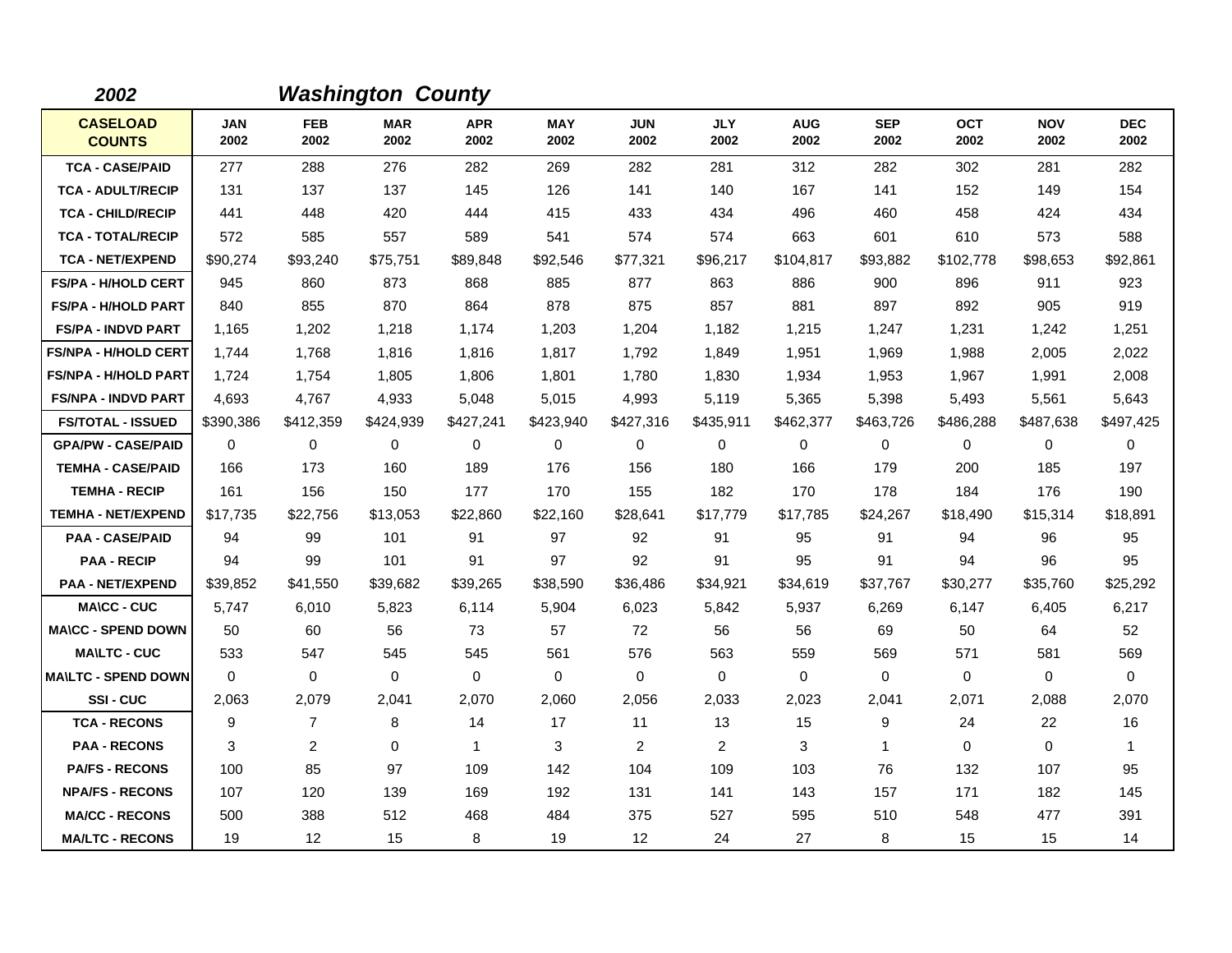| 2003                                   |                    |                    | <b>Washington County</b> |                    |                    |                    |                    |                    |                    |                    |                         |                    |
|----------------------------------------|--------------------|--------------------|--------------------------|--------------------|--------------------|--------------------|--------------------|--------------------|--------------------|--------------------|-------------------------|--------------------|
| <b>APPLICATIONS</b><br><b>ACTIVITY</b> | <b>JAN</b><br>2003 | <b>FEB</b><br>2003 | <b>MAR</b><br>2003       | <b>APR</b><br>2003 | <b>MAY</b><br>2003 | <b>JUN</b><br>2003 | <b>JLY</b><br>2003 | <b>AUG</b><br>2003 | <b>SEP</b><br>2003 | <b>OCT</b><br>2003 | <b>NOV</b><br>2003      | <b>DEC</b><br>2003 |
| <b>TCA - RECD</b>                      | 183                | 105                | 137                      | 147                | 130                | 167                | 166                | 157                | 138                | 189                | 136                     | 143                |
| <b>TCA - APPRVD</b>                    | 47                 | 41                 | 31                       | 39                 | 29                 | 32                 | 38                 | 38                 | 22                 | 37                 | 36                      | 25                 |
| <b>TCA - N/APPRVD</b>                  | 127                | 118                | 105                      | 115                | 116                | 124                | 141                | 122                | 141                | 156                | 128                     | 137                |
| <b>TCA - CLOSED</b>                    | 31                 | 29                 | 35                       | 36                 | 31                 | 27                 | 36                 | 38                 | 32                 | 25                 | 41                      | 29                 |
| <b>FS/PA - RECD</b>                    | 64                 | 49                 | 36                       | 37                 | 32                 | 38                 | 40                 | 37                 | 32                 | 34                 | 35                      | 28                 |
| <b>FS/PA - APPRVD</b>                  | 66                 | 54                 | 34                       | 37                 | 36                 | 27                 | 40                 | 34                 | 30                 | 30                 | 33                      | 33                 |
| <b>FS/PA - N/APPRVD</b>                | 17                 | 15                 | 12                       | 12                 | 8                  | 8                  | 10                 | 8                  | 12                 | 8                  | 10                      | $\overline{7}$     |
| <b>FS/NPA - RECD</b>                   | 619                | 405                | 557                      | 530                | 423                | 418                | 427                | 386                | 434                | 463                | 373                     | 421                |
| <b>FS/NPA - APPRVD</b>                 | 444                | 341                | 375                      | 415                | 330                | 269                | 314                | 263                | 261                | 324                | 291                     | 291                |
| <b>FS/NPA - N/APPRVD</b>               | 273                | 260                | 193                      | 183                | 170                | 145                | 176                | 158                | 161                | 189                | 176                     | 174                |
| <b>TEMHA - RECD</b>                    | 57                 | 42                 | 66                       | 51                 | 58                 | 60                 | 71                 | 59                 | 59                 | 62                 | 72                      | 62                 |
| <b>TEMHA - APPRVD</b>                  | 15                 | 14                 | 18                       | 22                 | 18                 | 15                 | 21                 | 12                 | 18                 | 24                 | 12                      | 22                 |
| <b>TEMHA - N/APPRVD</b>                | 37                 | 42                 | 40                       | 45                 | 49                 | 40                 | 54                 | 57                 | 48                 | 55                 | 37                      | 53                 |
| <b>TEMHA - CLOSED</b>                  | 17                 | 19                 | 10                       | 25                 | 30                 | 16                 | 31                 | 21                 | 18                 | 16                 | 20                      | 12                 |
| <b>PAA - RECD</b>                      | 5                  | 3                  | 8                        | 2                  | $\overline{2}$     | 1                  | 5                  | 3                  | 3                  | 5                  | $\overline{c}$          | 5                  |
| <b>PAA - APPRVD</b>                    | 6                  | 3                  | 8                        | 2                  | 3                  | $\overline{c}$     | 6                  | 4                  | 3                  | 3                  | $\overline{\mathbf{c}}$ | 4                  |
| <b>PAA - N/APPRVD</b>                  | 2                  | 1                  | $\overline{1}$           | 0                  | $\mathbf{1}$       | $\overline{2}$     | $\mathbf 0$        | 2                  | $\mathbf 1$        | $\overline{2}$     | 1                       | $\overline{2}$     |
| <b>PAA - CLOSED</b>                    | $\overline{7}$     | 3                  | $\sqrt{5}$               | 4                  | $\overline{c}$     | 5                  | 4                  | 9                  | $\overline{c}$     | 10                 | 4                       | $\overline{c}$     |
| <b>MA/CC - RECD</b>                    | 678                | 537                | 637                      | 656                | 672                | 699                | 626                | 666                | 682                | 703                | 567                     | 556                |
| <b>MA/CC - APPRVD</b>                  | 504                | 407                | 437                      | 443                | 441                | 437                | 472                | 443                | 483                | 566                | 413                     | 434                |
| <b>MA/CC - OTO</b>                     | 3                  | $\mathbf 0$        | 3                        | $\overline{2}$     | 3                  | 2                  | $\overline{7}$     | $\overline{c}$     | $\overline{2}$     | $\mathbf{1}$       | $\overline{2}$          | $\overline{1}$     |
| <b>MA/CC - N/APPRVD</b>                | 320                | 338                | 291                      | 362                | 367                | 329                | 414                | 351                | 408                | 414                | 301                     | 350                |
| <b>MA/LTC - RECD</b>                   | 51                 | 30                 | 38                       | 36                 | 43                 | 44                 | 39                 | 33                 | 25                 | 47                 | 32                      | 35                 |
| <b>MA/LTC - APPRVD</b>                 | 37                 | 21                 | 26                       | 37                 | 40                 | 28                 | 38                 | 27                 | 30                 | 41                 | 32                      | 39                 |
| <b>MA/LTC - OTO</b>                    | 0                  | 0                  | 0                        | 0                  | 0                  | $\mathbf 0$        | 0                  | 0                  | $\mathbf 0$        | 0                  | 0                       | 0                  |
| <b>MA/LTC - N/APPRVD</b>               | 51                 | 35                 | 42                       | 43                 | 38                 | 37                 | 42                 | 34                 | 50                 | 51                 | 50                      | 45                 |
| <b>SSI-RECD</b>                        | 22                 | 18                 | 14                       | 22                 | 19                 | 14                 | $12 \overline{ }$  | 13                 | 19                 | 20                 | 14                      | 16                 |
| <b>SSI-APPRVD</b>                      | 44                 | 37                 | 30                       | 33                 | 34                 | 26                 | 36                 | 24                 | 39                 | 34                 | 22                      | 32                 |
| SSI-OTO                                | 0                  | 0                  | $\mathbf 0$              | 0                  | 0                  | 1                  | $\mathbf 0$        | 0                  | 0                  | 0                  | 0                       | 0                  |
| <b>SSI-N/APPRVD</b>                    | 17                 | 18                 | 12                       | 19                 | 13                 | 9                  | 14                 | 6                  | 9                  | 13                 | 5                       | 10                 |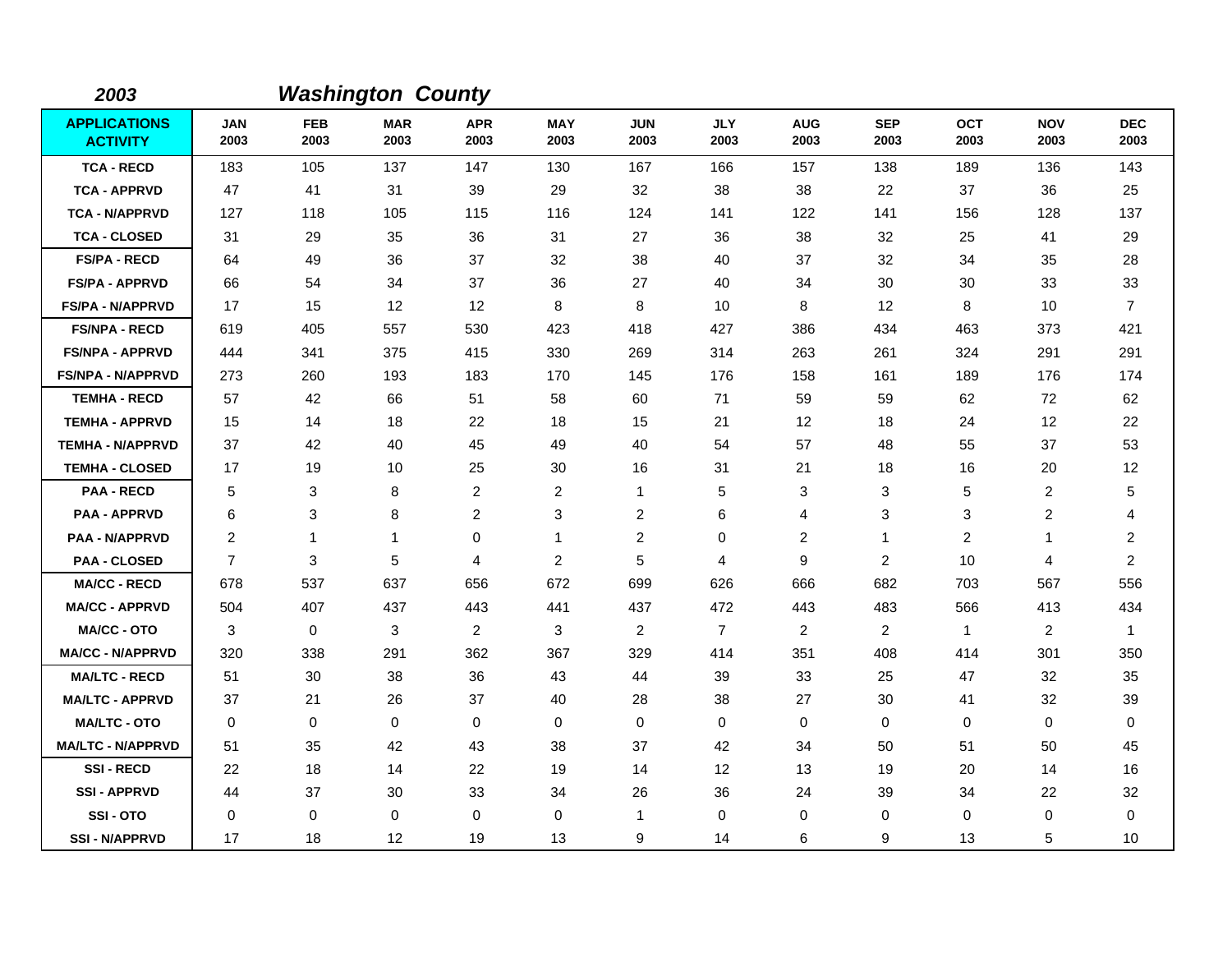| 2003                             |                    |                    | <b>Washington County</b> |                    |                    |                    |                    |                    |                    |                    |                    |                    |
|----------------------------------|--------------------|--------------------|--------------------------|--------------------|--------------------|--------------------|--------------------|--------------------|--------------------|--------------------|--------------------|--------------------|
| <b>CASELOAD</b><br><b>COUNTS</b> | <b>JAN</b><br>2003 | <b>FEB</b><br>2003 | <b>MAR</b><br>2003       | <b>APR</b><br>2003 | <b>MAY</b><br>2003 | <b>JUN</b><br>2003 | <b>JLY</b><br>2003 | <b>AUG</b><br>2003 | <b>SEP</b><br>2003 | <b>OCT</b><br>2003 | <b>NOV</b><br>2003 | <b>DEC</b><br>2003 |
| <b>TCA - CASE/PAID</b>           | 294                | 303                | 303                      | 305                | 305                | 305                | 307                | 301                | 293                | 310                | 302                | 297                |
| <b>TCA - ADULT/RECIP</b>         | 154                | 153                | 156                      | 161                | 166                | 154                | 166                | 165                | 157                | 171                | 157                | 149                |
| <b>TCA - CHILD/RECIP</b>         | 468                | 478                | 462                      | 474                | 472                | 472                | 470                | 484                | 471                | 509                | 486                | 466                |
| <b>TCA - TOTAL/RECIP</b>         | 622                | 631                | 618                      | 635                | 638                | 626                | 636                | 649                | 628                | 680                | 643                | 615                |
| <b>TCA - NET/EXPEND</b>          | \$100,017          | \$101,389          | \$90,139                 | \$96,160           | \$99,559           | \$92,668           | \$109,682          | \$100,292          | \$102,541          | \$114,323          | \$103,963          | \$103,112          |
| <b>FS/PA - H/HOLD CERT</b>       | 920                | 926                | 896                      | 895                | 909                | 923                | 926                | 921                | 912                | 934                | 935                | 951                |
| <b>FS/PA - H/HOLD PART</b>       | 920                | 925                | 896                      | 895                | 904                | 919                | 925                | 921                | 910                | 931                | 933                | 948                |
| <b>FS/PA - INDVD PART</b>        | 1,288              | 1,323              | 1,245                    | 1,246              | 1,271              | 1,308              | 1,301              | 1,289              | 1,275              | 1,318              | 1,317              | 1,341              |
| <b>FS/NPA - H/HOLD CERT</b>      | 2,101              | 2,121              | 2,141                    | 2,231              | 2,332              | 2,396              | 2,450              | 2,485              | 2,471              | 2,491              | 2,535              | 2,572              |
| <b>FS/NPA - H/HOLD PART</b>      | 2,080              | 2,108              | 2,127                    | 2,218              | 2,315              | 2,383              | 2,428              | 2,473              | 2,451              | 2,467              | 2,519              | 2,558              |
| <b>FS/NPA - INDVD PART</b>       | 5,840              | 5,772              | 5,821                    | 6,020              | 6,220              | 6,333              | 6,477              | 6,603              | 6,525              | 6,624              | 6,751              | 6,805              |
| <b>FS/TOTAL - ISSUED</b>         | \$509,309          | \$521,137          | \$518,988                | \$545,750          | \$569,195          | \$586,940          | \$601,724          | \$612,845          | \$606,039          | \$627,988          | \$639,345          | \$648,419          |
| <b>GPA/PW - CASE/PAID</b>        | $\mathbf 0$        | 0                  | 0                        | 0                  | 0                  | 0                  | 0                  | 0                  | 0                  | 0                  | $\mathbf 0$        | 0                  |
| <b>TEMHA - CASE/PAID</b>         | 188                | 196                | 193                      | 202                | 198                | 173                | 207                | 186                | 183                | 188                | 181                | 208                |
| <b>TEMHA - RECIP</b>             | 181                | 182                | 188                      | 196                | 186                | 169                | 196                | 173                | 172                | 184                | 178                | 194                |
| <b>TEMHA - NET/EXPEND</b>        | \$27,187           | \$17,350           | \$26,484                 | \$19,006           | \$11,087           | \$35,214           | (\$3,182)          | \$20,583           | \$16,126           | \$31,375           | \$26,776           | \$22,766           |
| <b>PAA - CASE/PAID</b>           | 92                 | 94                 | 98                       | 95                 | 96                 | 92                 | 97                 | 89                 | 91                 | 84                 | 82                 | 85                 |
| <b>PAA - RECIP</b>               | 92                 | 94                 | 98                       | 95                 | 96                 | 92                 | 97                 | 89                 | 91                 | 83                 | 82                 | 85                 |
| <b>PAA - NET/EXPEND</b>          | \$36,035           | \$37,092           | \$37,987                 | \$35,435           | \$32,897           | \$35,198           | \$36,838           | \$36,689           | \$35,835           | \$34,419           | \$35,079           | \$36,605           |
| <b>MA\CC - CUC</b>               | 6,261              | 6,476              | 6,295                    | 6,599              | 6,410              | 6,744              | 6,594              | 6,589              | 7,159              | 7,393              | 7,661              | 7,424              |
| <b>MA\CC - SPEND DOWN</b>        | 65                 | 84                 | 61                       | 83                 | 77                 | 89                 | 76                 | 81                 | 103                | 69                 | 104                | 76                 |
| <b>MAILTC - CUC</b>              | 574                | 568                | 557                      | 570                | 569                | 567                | 569                | 555                | 563                | 566                | 576                | 580                |
| <b>MA\LTC - SPEND DOWN</b>       | $\mathbf 0$        | 0                  | $\mathbf 0$              | 0                  | $\mathbf 0$        | $\mathbf 0$        | $\mathbf 0$        | $\mathbf 0$        | $\mathbf 0$        | 0                  | $\mathbf 0$        | 0                  |
| SSI-CUC                          | 2,083              | 2,107              | 2,085                    | 2,097              | 2,099              | 2,102              | 2,098              | 2,088              | 2,107              | 2,112              | 2,120              | 2,097              |
| <b>TCA - RECONS</b>              | 16                 | 16                 | $\overline{7}$           | 15                 | 28                 | 18                 | 18                 | 21                 | 22                 | 21                 | 28                 | 22                 |
| <b>PAA - RECONS</b>              | $\overline{1}$     | $\overline{2}$     | $\overline{2}$           | $\overline{2}$     | 2                  | 3                  | $\mathbf{1}$       | 0                  | 2                  | 0                  | $\mathbf{1}$       | $\overline{2}$     |
| <b>PA/FS - RECONS</b>            | 124                | 90                 | 116                      | 102                | 133                | 91                 | 125                | 120                | 97                 | 139                | 118                | 90                 |
| <b>NPA/FS - RECONS</b>           | 185                | 162                | 181                      | 183                | 210                | 199                | 237                | 207                | 215                | 246                | 225                | 196                |
| <b>MA/CC - RECONS</b>            | 624                | 526                | 550                      | 669                | 504                | 496                | 716                | 572                | 494                | 669                | 527                | 482                |
| <b>MA/LTC - RECONS</b>           | 17                 | 14                 | 19                       | 24                 | 22                 | 16                 | 19                 | 24                 | 13                 | 23                 | 10                 | 20                 |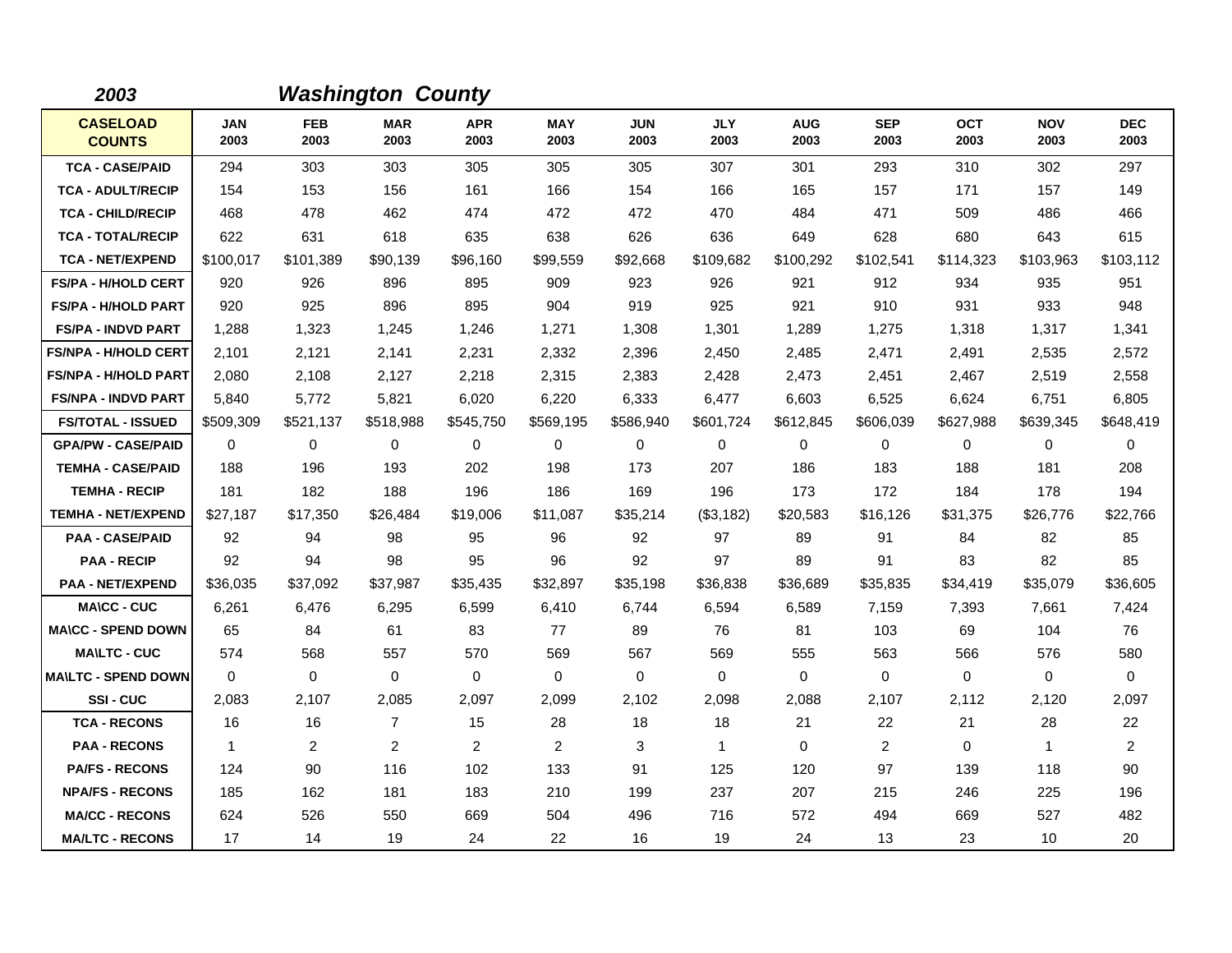| 2004                                   |                    |                    | <b>Washington County</b> |                    |                    |                    |                    |                    |                    |                    |                    |                    |
|----------------------------------------|--------------------|--------------------|--------------------------|--------------------|--------------------|--------------------|--------------------|--------------------|--------------------|--------------------|--------------------|--------------------|
| <b>APPLICATIONS</b><br><b>ACTIVITY</b> | <b>JAN</b><br>2004 | <b>FEB</b><br>2004 | <b>MAR</b><br>2004       | <b>APR</b><br>2004 | <b>MAY</b><br>2004 | <b>JUN</b><br>2004 | <b>JLY</b><br>2004 | <b>AUG</b><br>2004 | <b>SEP</b><br>2004 | <b>OCT</b><br>2004 | <b>NOV</b><br>2004 | <b>DEC</b><br>2004 |
| <b>TCA - RECD</b>                      | 159                | 128                | 133                      | 133                | 130                | 150                | 161                | 162                | 156                | 156                | 116                | 118                |
| <b>TCA - APPRVD</b>                    | 30                 | 45                 | 23                       | 35                 | 15                 | 34                 | 42                 | 44                 | 37                 | 45                 | 38                 | 25                 |
| <b>TCA - N/APPRVD</b>                  | 133                | 114                | 124                      | 97                 | 94                 | 103                | 138                | 122                | 133                | 131                | 135                | 102                |
| <b>TCA - CLOSED</b>                    | 29                 | 34                 | 32                       | 36                 | 26                 | 30                 | 30                 | 45                 | 22                 | 45                 | 30                 | 39                 |
| <b>FS/PA - RECD</b>                    | 30                 | 36                 | 24                       | 24                 | 19                 | 30                 | 30                 | 44                 | 35                 | 25                 | 40                 | 26                 |
| <b>FS/PA - APPRVD</b>                  | 25                 | 32                 | 21                       | 29                 | 19                 | 25                 | 27                 | 33                 | 32                 | 28                 | 38                 | 28                 |
| <b>FS/PA - N/APPRVD</b>                | 6                  | 5                  | $\overline{2}$           | $\overline{7}$     | 5                  | 2                  | 10                 | 11                 | 8                  | 11                 | 11                 | 6                  |
| <b>FS/NPA - RECD</b>                   | 487                | 338                | 435                      | 405                | 357                | 418                | 470                | 412                | 444                | 441                | 414                | 398                |
| <b>FS/NPA - APPRVD</b>                 | 313                | 243                | 339                      | 284                | 243                | 275                | 342                | 283                | 355                | 299                | 305                | 298                |
| <b>FS/NPA - N/APPRVD</b>               | 173                | 150                | 163                      | 121                | 122                | 133                | 178                | 174                | 160                | 164                | 176                | 184                |
| <b>TEMHA - RECD</b>                    | 59                 | 49                 | 46                       | 54                 | 47                 | 48                 | 62                 | 70                 | 64                 | 69                 | 55                 | 54                 |
| <b>TEMHA - APPRVD</b>                  | 22                 | 5                  | 13                       | 14                 | 15                 | 18                 | 21                 | 24                 | 26                 | 15                 | 23                 | 12                 |
| <b>TEMHA - N/APPRVD</b>                | 53                 | 42                 | 43                       | 35                 | 47                 | 34                 | 40                 | 49                 | 51                 | 42                 | 44                 | 59                 |
| <b>TEMHA - CLOSED</b>                  | 20                 | 16                 | 13                       | 22                 | 23                 | 12                 | 22                 | 13                 | 20                 | 27                 | 17                 | 24                 |
| <b>PAA - RECD</b>                      | 4                  | 2                  | 3                        | 1                  | 3                  | 4                  | 6                  | 3                  | $\mathbf 0$        | 0                  | 4                  | 3                  |
| <b>PAA - APPRVD</b>                    | 8                  | 6                  | $\overline{c}$           | 3                  | 0                  | 6                  | 8                  | 4                  | 0                  | 0                  | 5                  | 4                  |
| <b>PAA - N/APPRVD</b>                  | $\mathbf{1}$       | $\mathbf 1$        | 1                        | 0                  | 0                  | $\overline{c}$     | 5                  | $\mathbf 1$        | 0                  | 0                  | 2                  | -1                 |
| <b>PAA - CLOSED</b>                    | 3                  | 3                  | $\mathbf 1$              | 6                  | 4                  | 3                  | 4                  | 6                  | 3                  | 3                  | $\overline{2}$     | 7                  |
| <b>MA/CC - RECD</b>                    | 729                | 584                | 739                      | 634                | 628                | 596                | 733                | 616                | 726                | 690                | 631                | 682                |
| <b>MA/CC - APPRVD</b>                  | 448                | 483                | 535                      | 500                | 495                | 460                | 518                | 425                | 563                | 540                | 514                | 535                |
| <b>MA/CC - OTO</b>                     | $\overline{2}$     | 1                  | 3                        | 4                  | $\overline{2}$     | 4                  | 9                  | 4                  | $\overline{2}$     | 0                  | $\overline{2}$     | 6                  |
| <b>MA/CC - N/APPRVD</b>                | 327                | 352                | 355                      | 322                | 319                | 316                | 354                | 229                | 345                | 375                | 348                | 342                |
| <b>MA/LTC - RECD</b>                   | 29                 | 31                 | 31                       | 39                 | 43                 | 45                 | 38                 | 22                 | 43                 | 19                 | 29                 | 43                 |
| <b>MA/LTC - APPRVD</b>                 | 31                 | 31                 | 37                       | 35                 | 29                 | 39                 | 34                 | 31                 | 45                 | 24                 | 28                 | 43                 |
| <b>MA/LTC - OTO</b>                    | 0                  | 0                  | $\mathbf 0$              | 0                  | 0                  | $\mathbf 0$        | 0                  | 0                  | 0                  | $\mathbf 0$        | 0                  | 0                  |
| <b>MA/LTC - N/APPRVD</b>               | 42                 | 49                 | 60                       | 46                 | 45                 | 39                 | 50                 | 28                 | 54                 | 51                 | 17                 | 56                 |
| <b>SSI-RECD</b>                        | 12                 | 21                 | 15                       | 14                 | 18                 | 9                  | 14                 | 15                 | 15                 | 23                 | 13                 | 13                 |
| <b>SSI-APPRVD</b>                      | 25                 | 27                 | 26                       | 36                 | 60                 | 34                 | 34                 | 25                 | 38                 | 45                 | 33                 | 33                 |
| SSI-OTO                                | 0                  | 0                  | $\mathbf 0$              | 0                  | 0                  | 0                  | 0                  | 0                  | $\Omega$           | 0                  | 0                  | 0                  |
| <b>SSI-N/APPRVD</b>                    | 4                  | $\overline{7}$     | 8                        | 14                 | 21                 | $\overline{7}$     | 8                  | 11                 | 18                 | 19                 | 8                  | 9                  |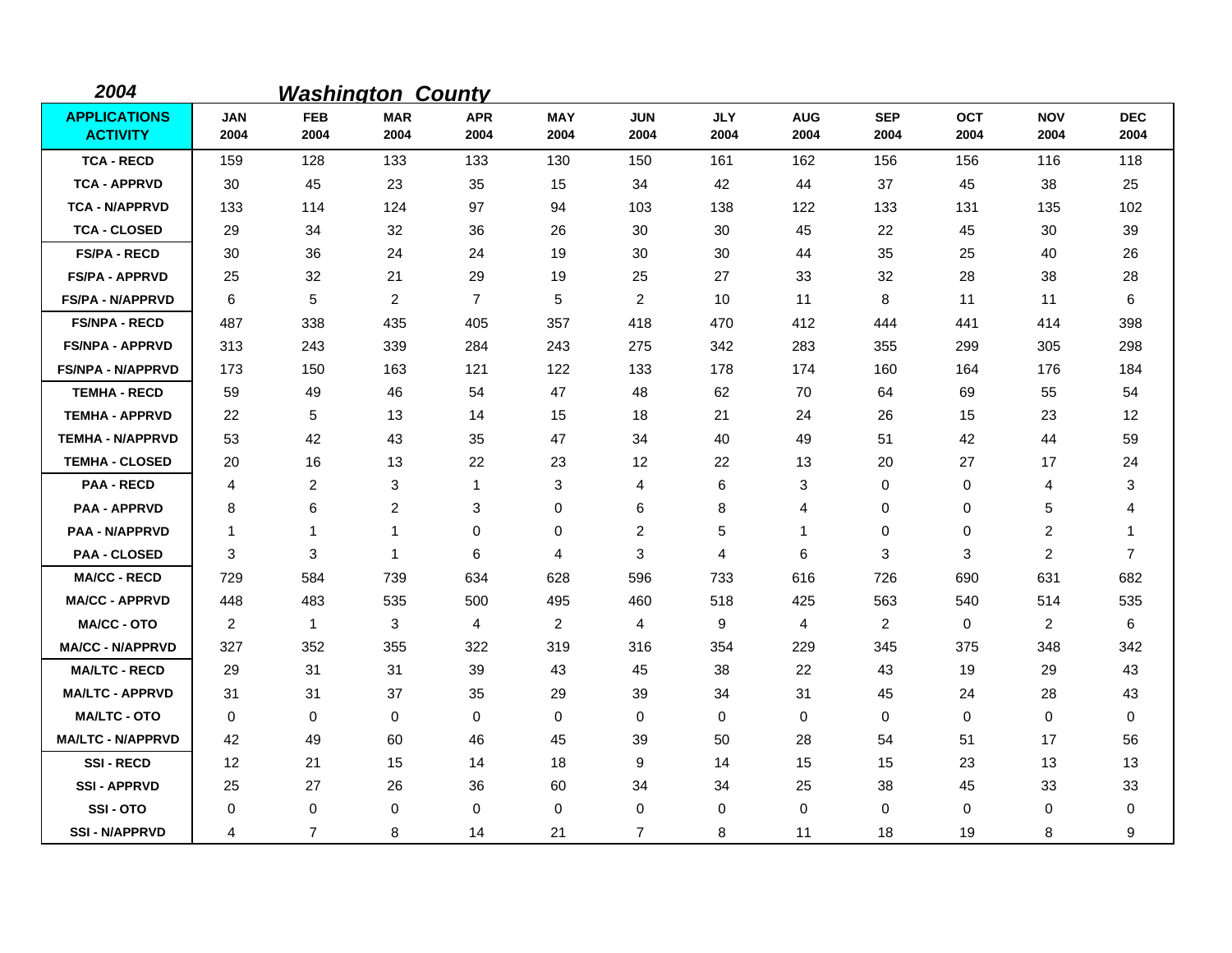| 2004                             |                    |                    | <b>Washington County</b> |                    |                    |                    |                    |                    |                    |                    |                    |                    |
|----------------------------------|--------------------|--------------------|--------------------------|--------------------|--------------------|--------------------|--------------------|--------------------|--------------------|--------------------|--------------------|--------------------|
| <b>CASELOAD</b><br><b>COUNTS</b> | <b>JAN</b><br>2004 | <b>FEB</b><br>2004 | <b>MAR</b><br>2004       | <b>APR</b><br>2004 | <b>MAY</b><br>2004 | <b>JUN</b><br>2004 | <b>JLY</b><br>2004 | <b>AUG</b><br>2004 | <b>SEP</b><br>2004 | <b>OCT</b><br>2004 | <b>NOV</b><br>2004 | <b>DEC</b><br>2004 |
| <b>TCA - CASE/PAID</b>           | 300                | 325                | 307                      | 305                | 289                | 300                | 313                | 314                | 333                | 330                | 328                | 313                |
| <b>TCA - ADULT/RECIP</b>         | 155                | 176                | 162                      | 156                | 141                | 153                | 164                | 168                | 179                | 177                | 171                | 167                |
| <b>TCA - CHILD/RECIP</b>         | 492                | 548                | 509                      | 512                | 482                | 494                | 525                | 548                | 591                | 597                | 601                | 556                |
| <b>TCA - TOTAL/RECIP</b>         | 647                | 724                | 671                      | 668                | 623                | 647                | 689                | 716                | 770                | 774                | 772                | 723                |
| <b>TCA - NET/EXPEND</b>          | \$102,758          | \$105,907          | \$127,731                | \$97,407           | \$106,903          | \$96,735           | \$109,876          | \$111,091          | \$119,424          | \$117,372          | \$120,228          | \$106,311          |
| <b>FS/PA - H/HOLD CERT</b>       | 948                | 961                | 961                      | 954                | 953                | 952                | 958                | 983                | 994                | 1,003              | 1,021              | 1,037              |
| <b>FS/PA - H/HOLD PART</b>       | 945                | 960                | 959                      | 952                | 953                | 948                | 954                | 978                | 993                | 1.000              | 1,020              | 1,034              |
| <b>FS/PA - INDVD PART</b>        | 1,346              | 1,388              | 1,374                    | 1,367              | 1,360              | 1,332              | 1,342              | 1,385              | 1,428              | 1,417              | 1,477              | 1,484              |
| <b>FS/NPA - H/HOLD CERT</b>      | 2,613              | 2,612              | 2,685                    | 2,693              | 2,704              | 2,703              | 2,722              | 2,721              | 2,775              | 2,772              | 2,779              | 2,764              |
| <b>FS/NPA - H/HOLD PART</b>      | 2,596              | 2,606              | 2.665                    | 2,676              | 2,693              | 2.693              | 2,707              | 2,712              | 2,758              | 2.765              | 2,764              | 2,748              |
| <b>FS/NPA - INDVD PART</b>       | 6,924              | 6,909              | 7,077                    | 7,137              | 7,229              | 7,266              | 7,312              | 7,330              | 7,384              | 7,419              | 7,398              | 7,336              |
| <b>FS/TOTAL - ISSUED</b>         | \$666,102          | \$680,569          | \$702,237                | \$709,029          | \$717,076          | \$707,741          | \$706,507          | \$714,966          | \$719,287          | \$774,320          | \$775,195          | \$767,632          |
| <b>GPA/PW - CASE/PAID</b>        | 0                  | 0                  | 0                        | $\mathbf 0$        | 0                  | 0                  | 0                  | 0                  | 0                  | 0                  | $\mathbf 0$        | 0                  |
| <b>TEMHA - CASE/PAID</b>         | 197                | 174                | 172                      | 200                | 184                | 185                | 208                | 215                | 224                | 207                | 232                | 206                |
| <b>TEMHA - RECIP</b>             | 190                | 169                | 165                      | 181                | 181                | 183                | 202                | 211                | 218                | 204                | 217                | 208                |
| <b>TEMHA - NET/EXPEND</b>        | \$23,979           | \$29,568           | \$7,009                  | \$2,284            | \$38,143           | \$35,543           | \$22,956           | \$27,258           | \$11,902           | \$27,892           | \$6,357            | \$27,590           |
| <b>PAA - CASE/PAID</b>           | 93                 | 92                 | 91                       | 91                 | 84                 | 87                 | 95                 | 94                 | 100                | 93                 | 92                 | 94                 |
| <b>PAA - RECIP</b>               | 93                 | 92                 | 91                       | 91                 | 84                 | 87                 | 95                 | 94                 | 100                | 93                 | 92                 | 94                 |
| <b>PAA - NET/EXPEND</b>          | \$39,775           | \$39,763           | \$35,867                 | \$41,608           | \$38,908           | \$38,871           | \$44,951           | \$41,826           | \$41,490           | \$40,965           | \$41,765           | \$45,620           |
| <b>MA\CC - CUC</b>               | 7,455              | 7,734              | 7,594                    | 7,916              | 7,659              | 7,937              | 7,674              | 7,588              | 7,894              | 7,652              | 7,923              | 7,723              |
| <b>MA\CC - SPEND DOWN</b>        | 75                 | 96                 | 83                       | 107                | 79                 | 99                 | 73                 | 74                 | 90                 | 83                 | 108                | 78                 |
| <b>MA\LTC - CUC</b>              | 582                | 578                | 586                      | 590                | 587                | 596                | 587                | 586                | 614                | 598                | 610                | 613                |
| <b>MAILTC - SPEND DOWN</b>       | $\mathbf 0$        | $\mathbf 0$        | $\mathbf 0$              | $\mathbf 0$        | $\mathbf 0$        | $\mathbf 0$        | $\Omega$           | $\mathbf 0$        | $\mathbf 0$        | $\mathbf 0$        | $\mathbf 0$        | $\mathbf 0$        |
| SSI-CUC                          | 2,092              | 2,102              | 2,093                    | 2,104              | 2,135              | 2,157              | 2,159              | 2,162              | 2,189              | 2,208              | 2,216              | 2,228              |
| <b>TCA - RECONS</b>              | 27                 | 20                 | 30                       | 21                 | 22                 | 23                 | 26                 | 12                 | 22                 | 22                 | 38                 | 24                 |
| <b>PAA - RECONS</b>              | $\mathbf{1}$       | $\mathbf{1}$       | 3                        | $\overline{2}$     | $\mathbf{1}$       | $\overline{2}$     | 3                  | 0                  | $\mathbf 0$        | $\mathbf 0$        | $\mathbf{1}$       | $\mathbf{1}$       |
| <b>PA/FS - RECONS</b>            | 117                | 120                | 114                      | 116                | 107                | 108                | 111                | 99                 | 113                | 120                | 141                | 131                |
| <b>NPA/FS - RECONS</b>           | 208                | 218                | 249                      | 214                | 223                | 224                | 236                | 230                | 221                | 214                | 230                | 251                |
| <b>MA/CC - RECONS</b>            | 638                | 568                | 690                      | 597                | 467                | 639                | 563                | 594                | 588                | 575                | 589                | 564                |
| <b>MA/LTC - RECONS</b>           | 21                 | 11                 | 18                       | 19                 | 14                 | 20                 | 16                 | 12                 | 18                 | 15                 | 10                 | 8                  |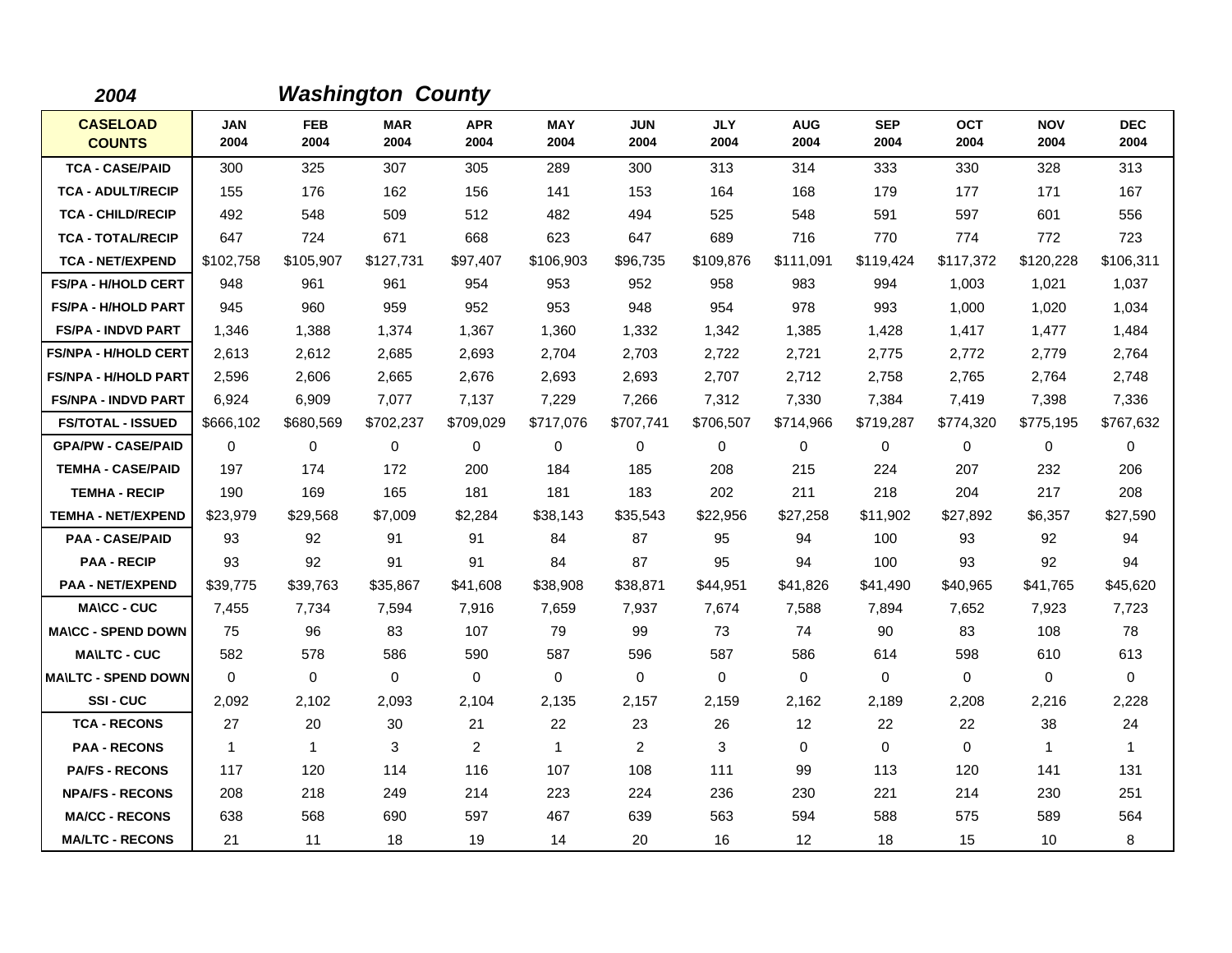| 2005                                   |                    |                    | <b>Washington County</b> |                    |                    |                    |                    |                            |                    |                    |                    |                    |
|----------------------------------------|--------------------|--------------------|--------------------------|--------------------|--------------------|--------------------|--------------------|----------------------------|--------------------|--------------------|--------------------|--------------------|
| <b>APPLICATIONS</b><br><b>ACTIVITY</b> | <b>JAN</b><br>2005 | <b>FEB</b><br>2005 | <b>MAR</b><br>2005       | <b>APR</b><br>2005 | <b>MAY</b><br>2005 | <b>JUN</b><br>2005 | <b>JLY</b><br>2005 | <b>AUG</b><br>2005         | <b>SEP</b><br>2005 | <b>OCT</b><br>2005 | <b>NOV</b><br>2005 | <b>DEC</b><br>2005 |
| <b>TCA - RECD</b>                      | 140                | 91                 | 126                      | 128                | 132                | 136                |                    |                            |                    |                    |                    |                    |
| <b>TCA - APPRVD</b>                    | 29                 | 25                 | 33                       | 41                 | 31                 | 36                 |                    |                            |                    |                    |                    |                    |
| <b>TCA - N/APPRVD</b>                  | 117                | 88                 | 96                       | 105                | 110                | 120                |                    | NEW FORMAT AS OF JULY 2005 |                    |                    |                    |                    |
| <b>TCA - CLOSED</b>                    | 29                 | 29                 | 28                       | 34                 | 29                 | 42                 |                    |                            |                    |                    |                    |                    |
| <b>FS/PA - RECD</b>                    | 28                 | 28                 | 28                       | 32                 | 26                 | 32                 |                    |                            |                    |                    |                    |                    |
| <b>FS/PA - APPRVD</b>                  | 22                 | 24                 | 34                       | 28                 | 28                 | 35                 |                    |                            |                    |                    |                    |                    |
| <b>FS/PA - N/APPRVD</b>                | 5                  | 8                  | 11                       | $\overline{7}$     | $\overline{7}$     | 10                 |                    |                            |                    |                    |                    |                    |
| <b>FS/NPA - RECD</b>                   | 458                | 325                | 434                      | 390                | 387                | 447                |                    | NEW FORMAT AS OF JULY 2005 |                    |                    |                    |                    |
| <b>FS/NPA - APPRVD</b>                 | 323                | 243                | 326                      | 312                | 314                | 348                |                    |                            |                    |                    |                    |                    |
| FS/NPA - N/APPRVD                      | 178                | 111                | 167                      | 151                | 150                | 153                |                    |                            |                    |                    |                    |                    |
| <b>TEMHA - RECD</b>                    | 72                 | 53                 | 61                       | 50                 | 55                 | 67                 |                    |                            |                    |                    |                    |                    |
| <b>TEMHA - APPRVD</b>                  | 18                 | 19                 | 21                       | 20                 | 16                 | 22                 |                    |                            |                    |                    |                    |                    |
| <b>TEMHA - N/APPRVD</b>                | 49                 | 36                 | 62                       | 41                 | 37                 | 57                 |                    |                            |                    |                    |                    |                    |
| <b>TEMHA - CLOSED</b>                  | 15                 | 17                 | 21                       | 23                 | 21                 | 25                 |                    |                            |                    |                    |                    |                    |
| <b>PAA - RECD</b>                      | 3                  | 5                  | 4                        | 3                  | $\mathbf{1}$       | 4                  |                    |                            |                    |                    |                    |                    |
| <b>PAA - APPRVD</b>                    | 1                  | $\overline{c}$     | $\overline{7}$           | $\overline{c}$     | $\mathbf{1}$       | 3                  |                    |                            |                    |                    |                    |                    |
| <b>PAA - N/APPRVD</b>                  | 3                  | 0                  | 0                        | $\mathbf{1}$       | 0                  | 1                  |                    |                            |                    |                    |                    |                    |
| <b>PAA - CLOSED</b>                    | 3                  | $\overline{2}$     | $\overline{c}$           | 5                  | $\overline{2}$     | 3                  |                    |                            |                    |                    |                    |                    |
| <b>MA/CC - RECD</b>                    | 697                | 571                | 686                      | 665                | 624                | 715                |                    |                            |                    |                    |                    |                    |
| <b>MA/CC - APPRVD</b>                  | 485                | 430                | 598                      | 525                | 478                | 546                |                    |                            |                    |                    |                    |                    |
| <b>MA/CC - OTO</b>                     | $\overline{7}$     | 3                  | 4                        | $\overline{2}$     | 3                  | 3                  |                    |                            |                    |                    |                    |                    |
| <b>MA/CC - N/APPRVD</b>                | 365                | 302                | 360                      | 367                | 307                | 417                |                    |                            |                    |                    |                    |                    |
| <b>MA/LTC - RECD</b>                   | 28                 | 29                 | 39                       | 37                 | 24                 | 36                 |                    |                            |                    |                    |                    |                    |
| <b>MA/LTC - APPRVD</b>                 | 21                 | 20                 | 39                       | 36                 | 38                 | 47                 |                    |                            |                    |                    |                    |                    |
| <b>MA/LTC - OTO</b>                    | 0                  | $\mathbf 0$        | 0                        | 0                  | $\pmb{0}$          | $\mathbf 0$        |                    |                            |                    |                    |                    |                    |
| <b>MA/LTC - N/APPRVD</b>               | 37                 | 35                 | 52                       | 49                 | 58                 | 44                 |                    |                            |                    |                    |                    |                    |
| <b>SSI-RECD</b>                        | 18                 | 15                 | 16                       | 12                 | 14                 | 13                 |                    |                            |                    |                    |                    |                    |
| <b>SSI - APPRVD</b>                    | 32                 | 28                 | 37                       | 37                 | 37                 | 37                 |                    |                            |                    |                    |                    |                    |
| SSI-OTO                                | 0                  | $\mathbf 0$        | $\mathbf{1}$             | 0                  | $\mathbf{1}$       | $\mathbf 0$        |                    |                            |                    |                    |                    |                    |
| <b>SSI - N/APPRVD</b>                  | 10                 | 11                 | $\overline{7}$           | 16                 | 10                 | 17                 |                    |                            |                    |                    |                    |                    |